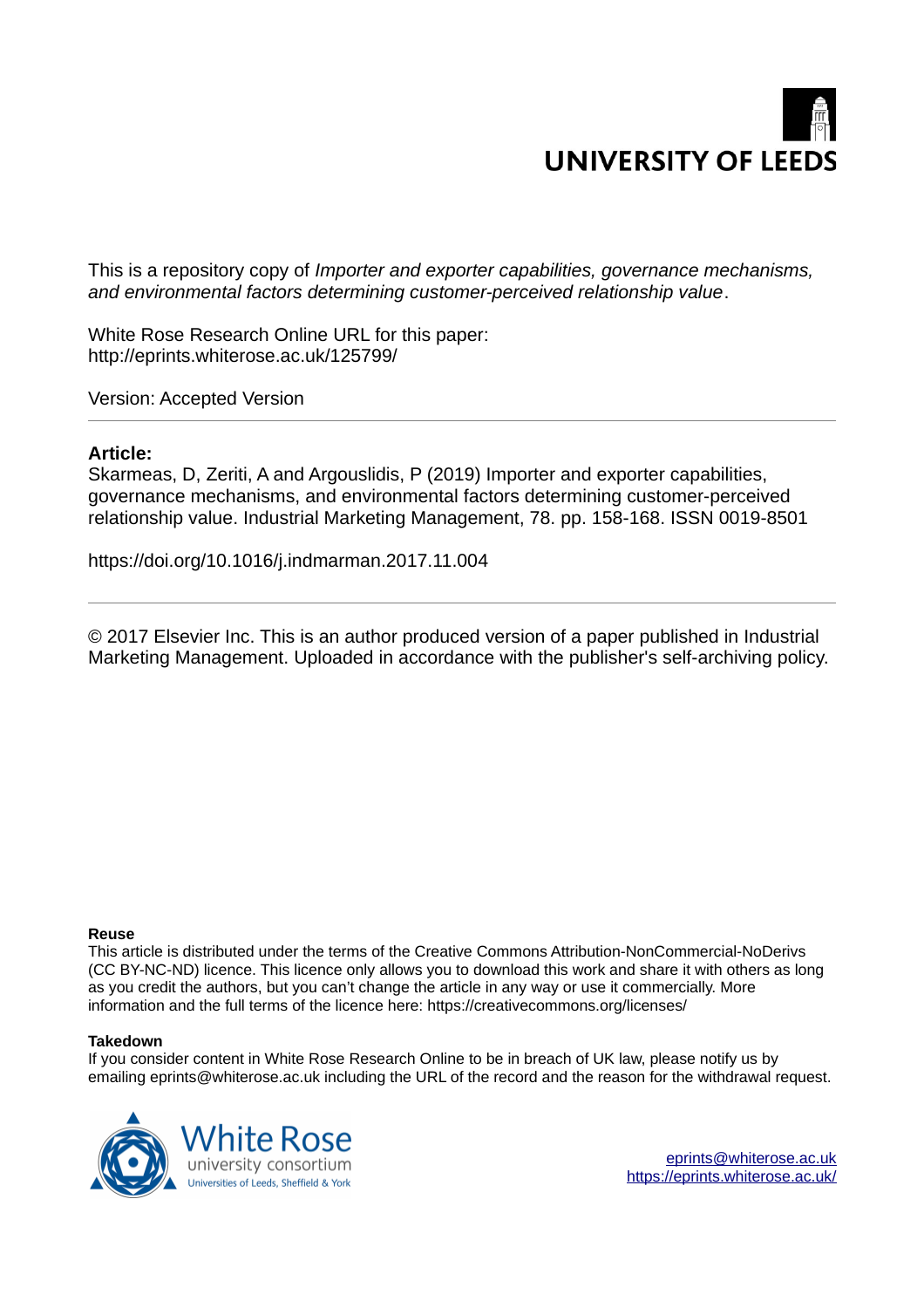# **Importer and exporter capabilities, governance mechanisms, and environmental factors determining customer-perceived relationship value**

Dr. Dionysis Skarmeas (dskarmeas@aueb.gr)

Athens University of Economics and Business & University of Leeds

Dr. Athina Zeriti (a.zeriti@uea.ac.uk)

University of East Anglia

Dr. Paraskevas Argouslidis (pargousl@aueb.gr) Athens University of Economics and Business

### **ABSTRACT**

Although value creation is the overarching goal of interfirm exchange relationships, there is little research on relationship value in business markets in general and in global business markets in particular. The current research synthesizes insights from the dynamic capabilities, relational contracting, and international business literatures to develop a model of customerperceived relationship value in importer–exporter relationships. A mail survey was used to collect data from 211 import distributors of industrial products. The study results indicate that exporter core offering and customer responsiveness capabilities, importer market-sensing and customer relationship management capabilities, relational governance, psychic distance, and environmental munificence are important determinants of relationship value, while contractual governance has no detectable effect. Theoretical and managerial implications of the findings are discussed and future research directions are presented.

**Keywords:** Relationship value, capabilities, governance, psychic distance, importer, exporter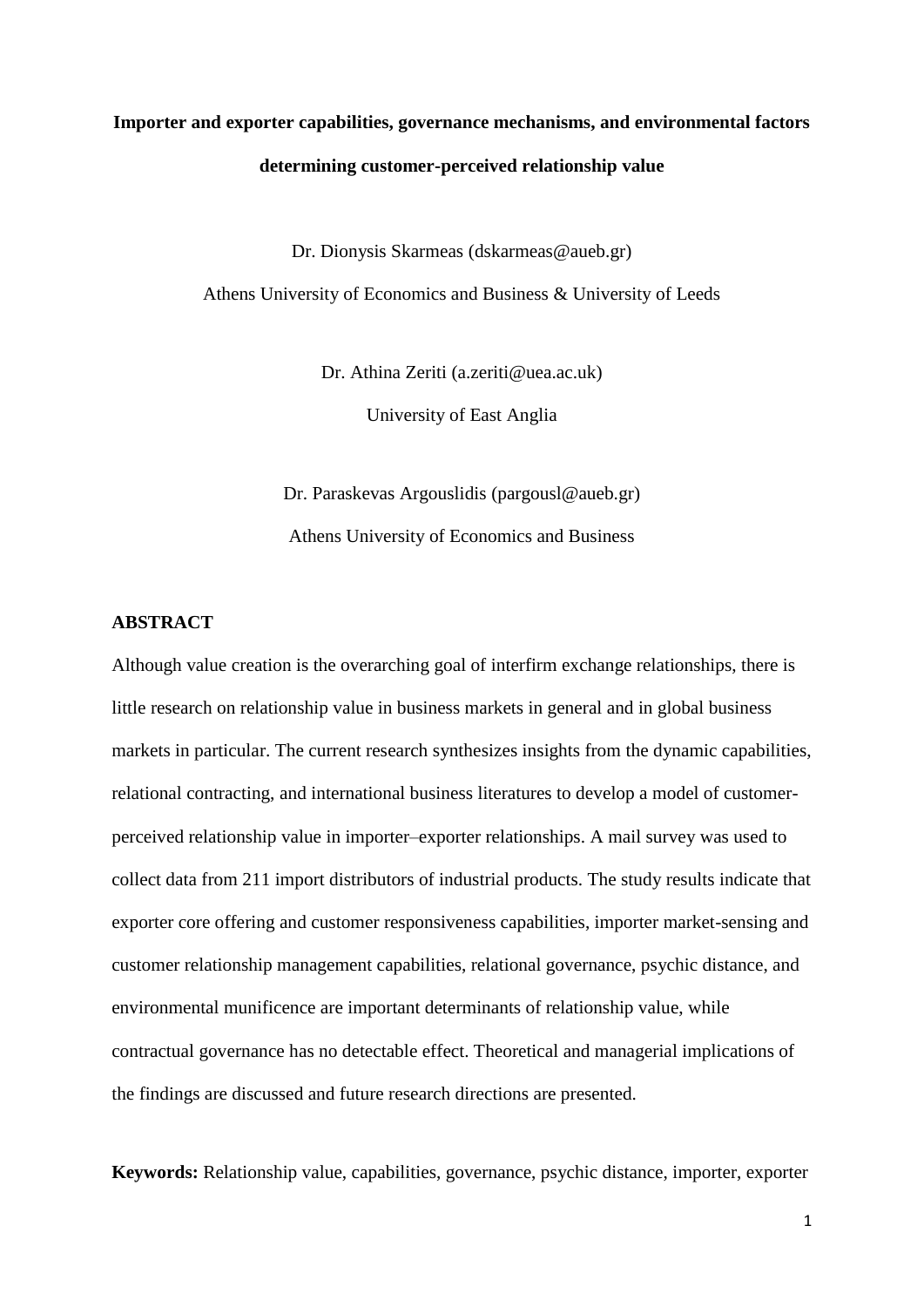#### **1. Introduction**

 Relationship management practice and research draw heavily from relationship marketing theory, which suggests that close interfirm relationships constitute strategic, value-creating assets that result in positive performance outcomes for the individual exchange partners as well as for the relationship as a whole (e.g., Cannon & Perreault, 1999; Palmatier, Dant, Grewal, & Evans, 2006). Forming strong relationships with key buyers can help a supplier differentiate its offering, introduce new products, and capture a larger share of customer purchases (e.g., Palmatier, 2008). Stable relationships with selected suppliers can assist the customer firm in terms of product quality, service support, on-time delivery, and reductions in purchasing, ordering, and inventory costs (e.g., Ulaga & Eggert, 2006). Thus, collaborative relationships can create value for both partners, value that derives from the relationship and that neither firm could create individually or with other partners (Madhok & Tallman, 1998).

 Yet, relationship value, which refers to an overall evaluation of a business relationship based on perceived costs and benefits (Ulaga & Eggert, 2006), has not received adequate attention in the extant literature. Most relationship marketing studies mention or imply but do not investigate relationship value (Palmatier et al., 2006) and existing value assessment studies typically focus on product value, which does not represent the full spectrum of relationship value (Ulaga & Eggert, 2006). Except for product value, a number of additional factors, including partner innovativeness, expertise, reputation, likeability, and compatibility drive interfirm exchange and collaboration (Lindgreen, Hingley, Grant, & Morgan, 2012). However, marketing and strategy theorists have repeatedly argued that value creation is the raison d'être of business relationships (e.g., Hunt, 2000; Kotler & Keller, 2012) and that the sources of competitive advantage may span firm boundaries and reside in interfirm ties that create superior relationship value (e.g., Barringer & Harrison, 2000; Dyer & Singh, 1998). Despite the importance of relationship value in business exchange (Ulaga & Eggert, 2003;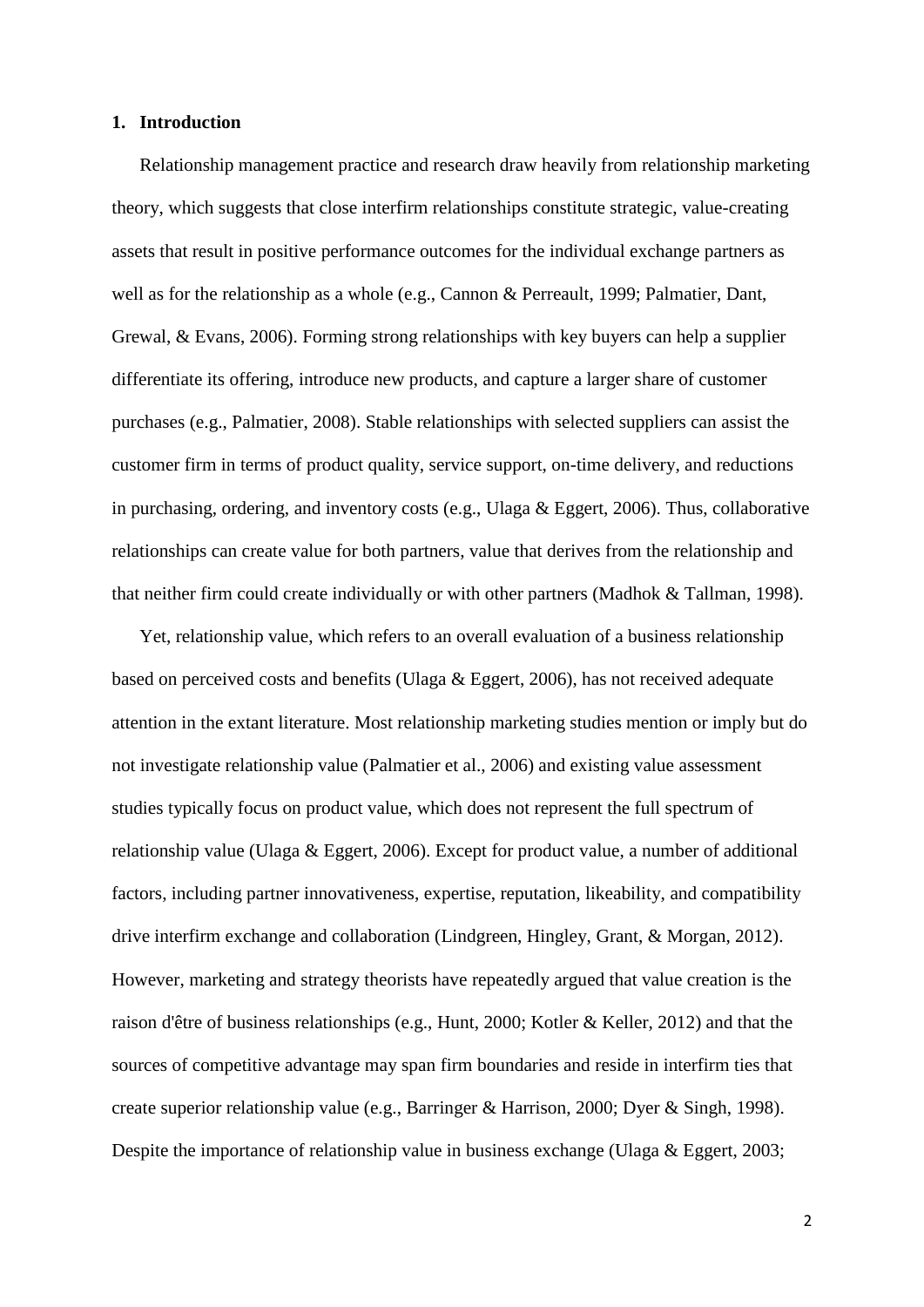2005), there is little empirical work on the interfirm determinants of relationship value (Blocker, Flint, Myers, & Slater, 2011; Palmatier 2008), which limits understanding of how firms can assess and manage their business relationships as value-bearing assets, with a view to increasing the value generated through them.

 In addition, scant empirical work has been devoted to relationship value in cross-border interfirm relationships (see for exceptions Blocker et al., 2011; Skarmeas, Zeriti, & Baltas, 2016). However, market globalization has forced firms to go international and has resulted in an unprecedented plethora of business relationships across national boundaries. Furthermore, the literature suggests that, except for geographic separation (e.g., physical remoteness, lack of common borders), cultural (e.g., language, religion), administrative (e.g., currencies, legal systems), and economic (e.g., income, costs and quality of resources) distance between trading partners has a detrimental impact on cross-border economic activity (e.g., Beck, Chapman, & Palmatier, 2015; Sousa & Tan, 2015). Relationship value creation and delivery in global markets should therefore be a more complex and difficult task than in domestic ones. This has led to calls for studies that consider the significance of the international context in relationship value creation (Blocker, 2011; Lindgreen et al., 2012; Ulaga, 2011). Enhanced understanding of interfirm drivers and deterrents of relationship value in international business can help firms select and evaluate global expansion opportunities more carefully and increase the odds of investing in valuable cross-border relationships.

 Moreover, an examination of the literature on international buyer–seller relationships reveals that the vast majority of studies have focused on the exporter, whereas relatively little empirical attention has been paid to the import side of the international trade equation (Aykol, Palihawadana, & Leonidou, 2013; Samiee, Chabowski, & Hult, 2015). This imbalance is unfortunate given that, in addition to the transportation, warehousing, inventory, and credit functions, import distributors perform numerous marketing activities including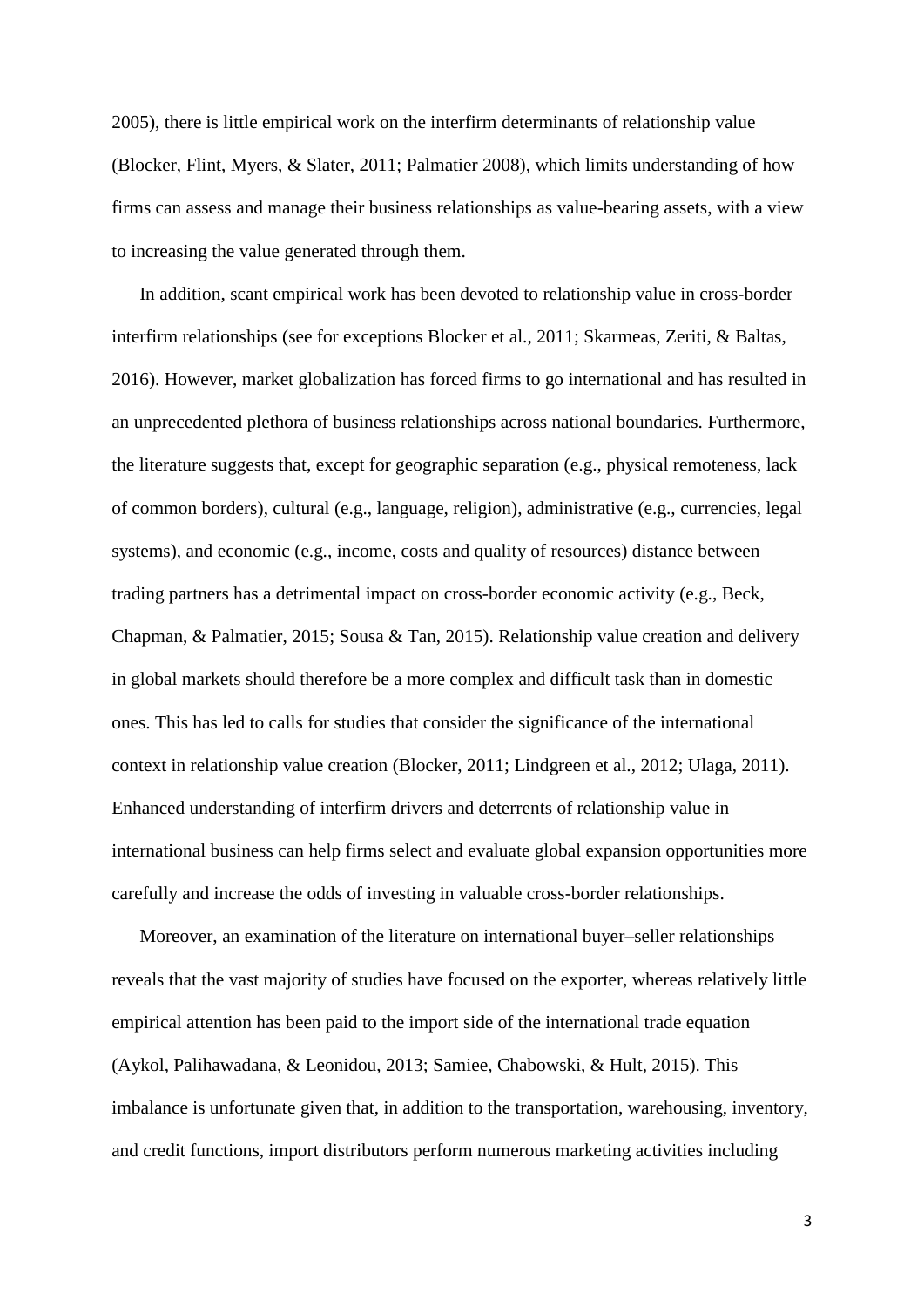customer identification, contact, and service, and market intelligence gathering (Nevins & Money, 2008; Trent & Monczka, 2002). Such activities are critical because problems associated with foreign customer and market knowledge are commonly encountered in exporting (Aykol, Leonidou, & Zeriti, 2012; Lisboa, Skarmeas, & Lages, 2013). Therefore, suppliers need to direct their focus on what their import distributors want and perceive that they get from them and improved understanding of their behavior and decision-making is needed for success in export operations.

 Against this background, this study investigates the determinants of relationship value in importer–exporter relationships. The focus of this study is on importer-perceived relationship value. This standpoint is anchored on the notions that it is typically the customer firm "that ultimately makes the decision of whether to purchase from a supplier" (Cannon & Perreault, 1999, p.445) and that most buyer–seller relationships in international markets are "better conceptualized as buyer-coordinated importing rather than producer-initiated exporting" (Liang & Parkhe, 1997, p.495). Thus, the import distributor is usually the final decision maker and arbiter of value (Gulati & Oldroyd, 2005; O'Cass & Ngo, 2011). The research model of the study is shown in Figure 1. The model comprises four different groups of determinants of relationship value that either refer to the importer, or that the importer could readily explain: (1) exporter capabilities, which include core offering and customer responsiveness capabilities;  $(2)$  importer capabilities, which center on market-sensing and customer relationship management capabilities; (3) governance mechanisms, which consist of relational and contractual governance; and (4) environmental factors, which focus on psychic distance and environmental munificence. Based on a review of the extant literature, together with exploratory interviews with export and import managers, these factors were identified as

 $\overline{a}$ 

<sup>&</sup>lt;sup>1</sup>. We use the terms exporter core offering and customer responsiveness capabilities for reasons of brevity; they refer to importer perceptions of exporter core offering and customer responsiveness capabilities.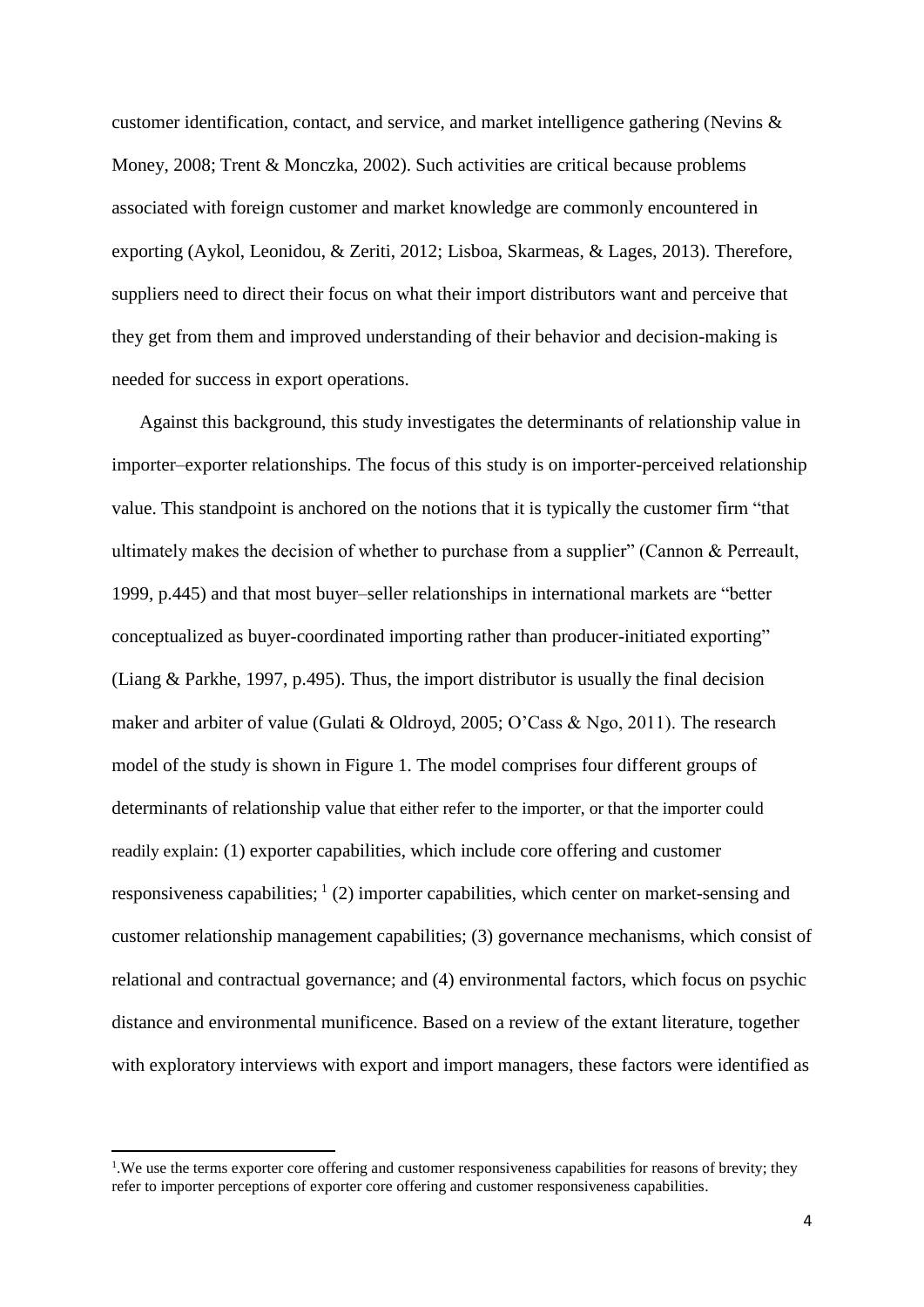important predictors of relationship value in importer–exporter relationships. Our model is built on the premise that a comprehensive and integrative perspective is needed, one that takes in account exporter and importer capabilities, governance mechanisms, and environmental factors, to provide robust insights into relationship value formation.

…insert Figure 1 about here…

#### **2. Conceptual framework and research hypotheses**

 The identification and specification of determinants of relationship value began with an examination of the theoretical frameworks that have been used more often to guide research in interfirm relationships. With roots in the resource-based theory, the dynamic capabilities theory emphasizes the firm's ability to integrate, develop, and reconfigure internal and external competences to address rapidly changing environments (Teece, Pisano, & Shuen, 1997). Relational contracting focuses on how to organize effective and efficient structures for governing transactions (Poppo & Zenger, 2002). The industry structure view maintains that differential firm performance results from the structural characteristics of an industry (Porter, 1980). Another approach, the Uppsala model, argues that psychic distance is a major issue of concern in international exchange relationships (Johanson & Vahlne, 2009). Each of these perspectives highlights different yet important aspects of business relationships.

We rely on Dyer and Singh's (1998) relational view of the firm as our theoretical foundation for explaining relationship value creation. The relational view argues that competition takes place across dyads or networks of firms, rather than single firms, and takes interfirm relationships as the relevant unit of analysis (Dyer & Singh, 1998). It synthesizes insights from the dynamic capabilities and relational contracting theories to suggest that firms jointly create value and achieve a relational advantage through the idiosyncratic interfirm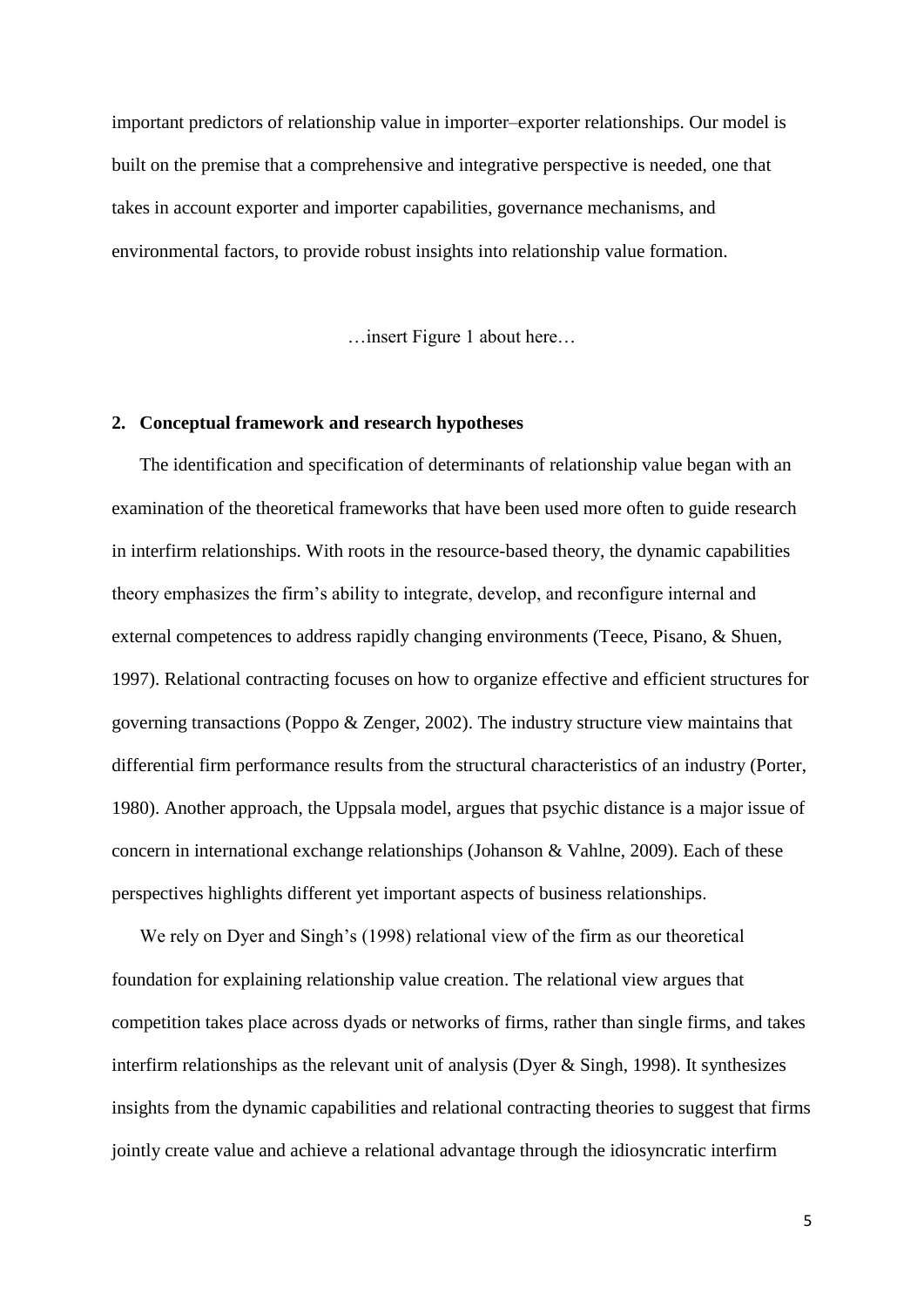linkages present in collaborative relationships (Lavie, 2006). Furthermore, we draw on the Uppsala model (Johanson & Vahlne, 2009) and the industry structure view (Porter, 1980) to account for the influence of environmental forces and thus obtain a broad representation of the drivers of relationship value in importer–exporter relationships. Our overarching goal is to identify and specify predictors that offer unique and differentiated information about the focal phenomenon, namely relationship value.

Value typically refers to "the consumer's overall assessment of the utility of a product based on perceptions of what is received and what is given" (Zeithaml, 1988, p.14). It occupies a central place in consumer research where a considerable number studies have shown that consumers are satisfied with and loyal to products that they perceive as offering the best value (Sirdeshmukh, Singh, & Sabol, 2002). The literature concludes that firms compete on the basis of customer value creation and delivery, which is the primary source of superior performance (Holbrook, 1999; Slater, 1997). While several studies have investigated customer value in business-to-business relationships, the focus was on product value (Lindgreen & Wynstra, 2005; Ulaga & Eggert, 2006). However, such an approach overlooks the relational aspect of value; supplier and customer firms do or do not business with each other for reasons beyond product value, including reputation, know-how, innovativeness, fit, and location (Lindgreen et al., 2012). Accordingly, for the purposes of this study, relationship value is defined as an importer's overall evaluation of its overseas supply relationship based on perceived costs and benefits (Blocker et al., 2011; Ulaga & Eggert, 2006).

#### 2.1 Exporter capabilities

 Based on a review of the literature and our exploratory interviews with export and import managers, we identified two focal exporter capabilities—core offering and customer responsiveness—as the main drivers of relationship value. Import customers typically expect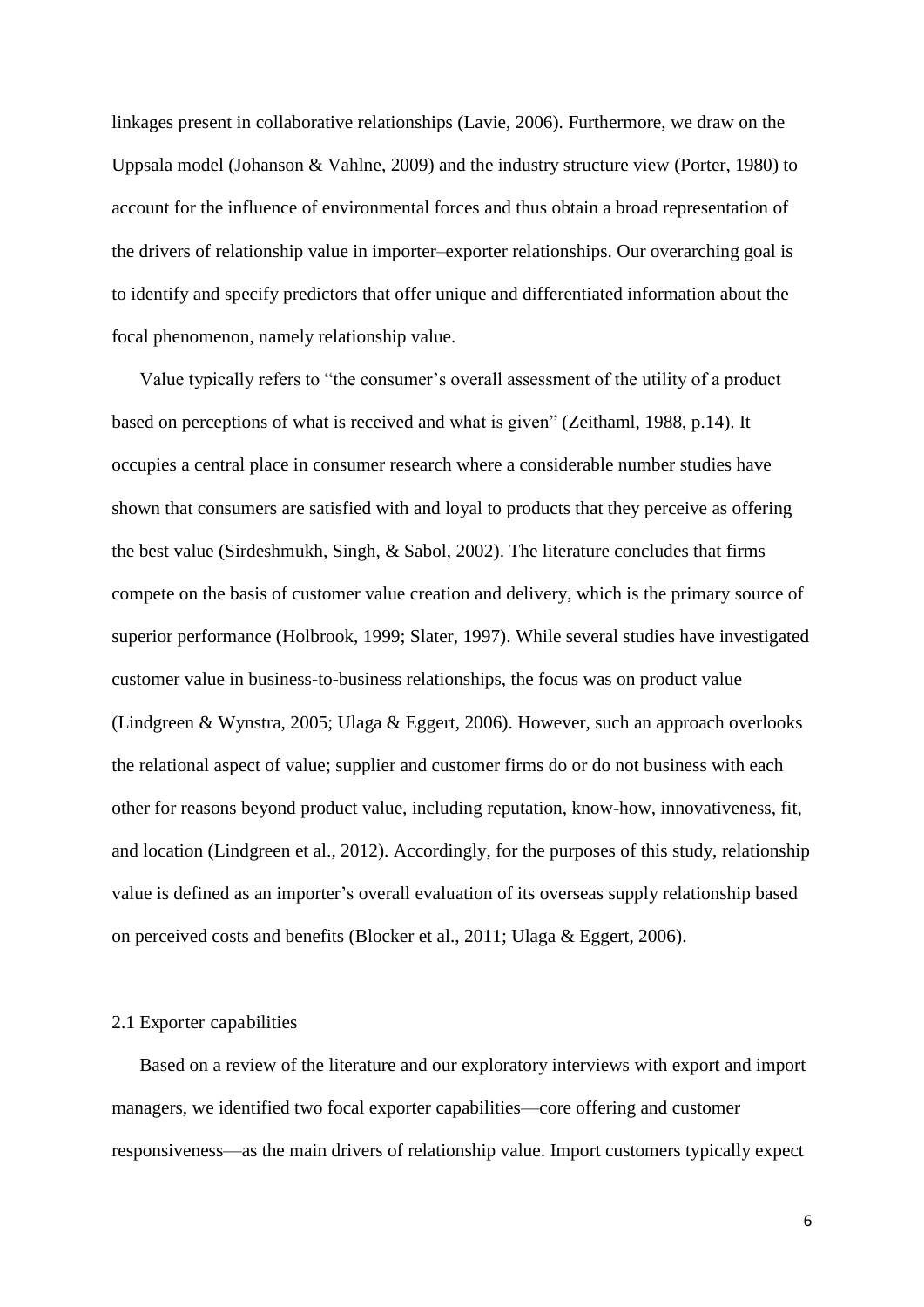from their overseas suppliers not only product quality and consistent delivery performance but also timely and efficient response to complaints, requests, and preferences (Sousa, Ruzo, & Losada, 2010). Correspondingly, to provide support to customers' business and differentiate their market offering, export manufacturers must not focus on the core product only, but take into account the practices and processes of their overseas customers, and interactions with them (Grönroos, 2011).

Core offering refers to the exporter's ability to provide reliable product quality and delivery (Scheer, Miao & Garrett, 2010). The quality of an exporter's product is vital for relationship success. Carrying high quality products helps the exporting firm create and maintain customer satisfaction and loyalty (Cater & Cater, 2010; Slotegraaf & Inman, 2004). It also enhances the distributor's reputation for quality (Fombrun & Shanley, 1990), which can be an important differentiator in competitive markets and reduces the costs incurred by both channel partners in replacing faulty goods (Dukes, Geylani, & Liu, 2014). Furthermore, reliable and consistent delivery reduces the distributor's product acquisition and inventory carrying costs (Ulaga & Eggert, 2006) and yields efficiency gains (Scheer et al., 2010). Therefore, quality products make an important contribution to distributors' revenue and profitability and an exporter's core offering capability is likely to generate a great deal of added value in the relationship.

**H1.** An exporter's core offering capability positively relates to relationship value.

Customer responsiveness reflects an exporter's ability to respond effectively to satisfy the needs of its foreign business customer (Homburg, Grozdanovic, & Klarmann, 2007). This capability echoes the classic tenets of 'stay close to the customer' and 'put the customer at the top of the organizational chart' and focuses on developing and establishing a loyal, satisfied customer base (Day, 1994). Satisfied customers highly value the increased attention they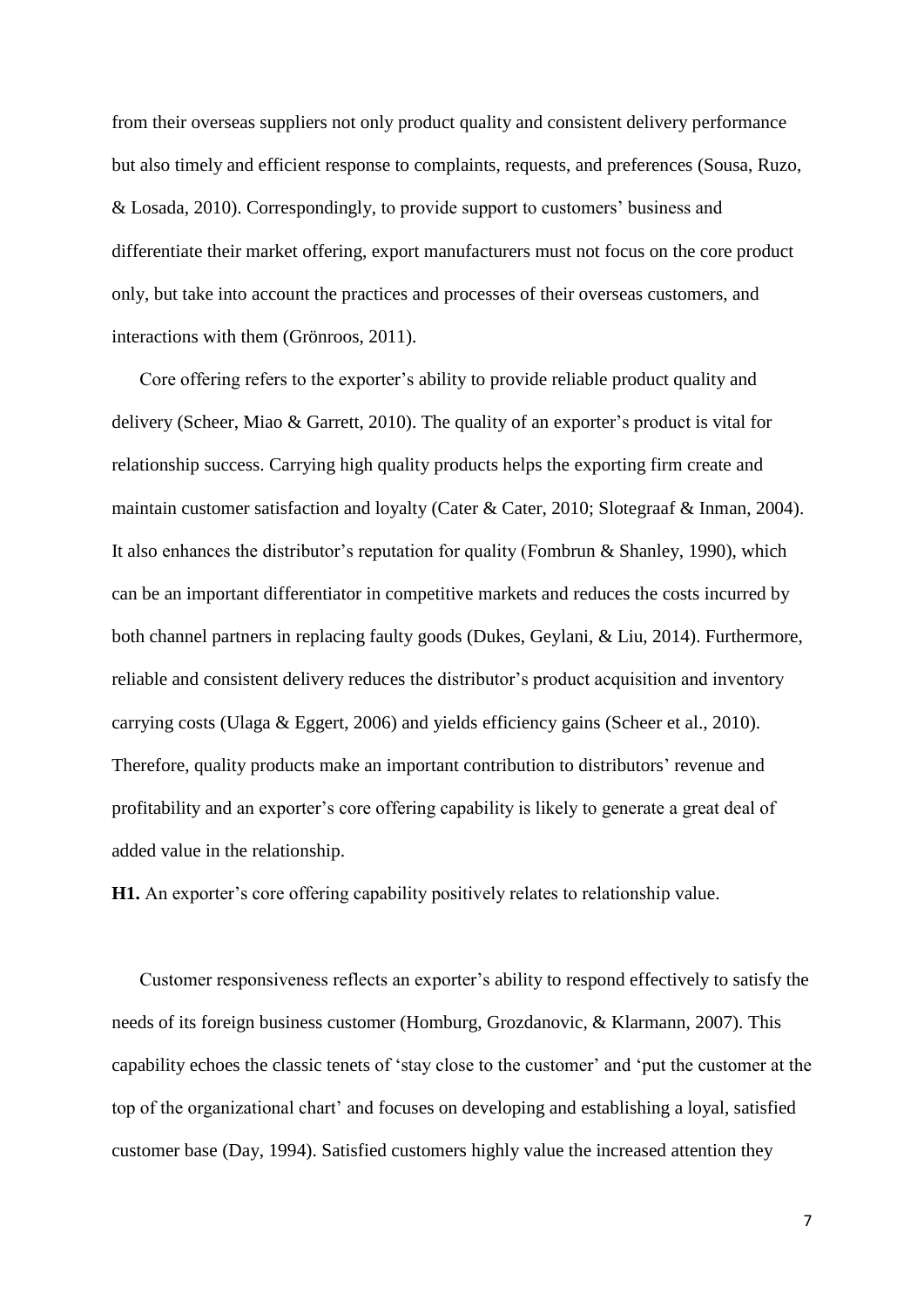receive from more responsive suppliers (Blocker et al., 2011; Sirdeshmukh et al., 2002) and this appreciation should lead to reciprocal behaviors (Palmatier, Jarvis, Bechkoff, & Kardes, 2009), translating to superior relationship value. Moreover, listening closely to customer needs and preferences results in better tailoring of products and services, easier forecasting of demand, and shorter downtimes (Danneels, 2003). Thus, timely and effective responses to importer requests can be a main source of value in the relationship.

H2. An exporter's customer responsiveness capability positively relates to relationship value.

#### 2.2 Importer capabilities

 Research findings indicate that marketing capabilities generally outperform other capabilities such as R&D, operations or technological ones in explaining business performance (e.g., Eisend, Evanschitzky, & Calantone, 2016; Krasnikov & Jayachandran, 2008). Likewise, during our interviews, managers repeatedly extolled the merits of superior market knowledge and effective management of customer interactions. Accordingly, we draw on Morgan, Slotegraaf, and Vorhies' (2009) marketing capability model and focus on marketsensing and customer relationship management capabilities.

 Market sensing reflects an importer's ability to learn about the exporter's customers, competitors, and product market environment (Day, 1994; Morgan et al., 2009). An importer with strong market-sensing capabilities is better able to identify and attract promising new segments for the exporter's products as well as segments that are underserved by competitors (Slater & Narver, 2000). Furthermore, deep customer insights can lead to the discovery of valuable growth opportunities within the current customer base (Morgan, Anderson, & Mittal, 2005; Payne & Frow, 2005). In addition, increased market intelligence and knowledge allows the importing firm to better understand and anticipate competitive moves and customer responses, providing insights about associations between past actions, the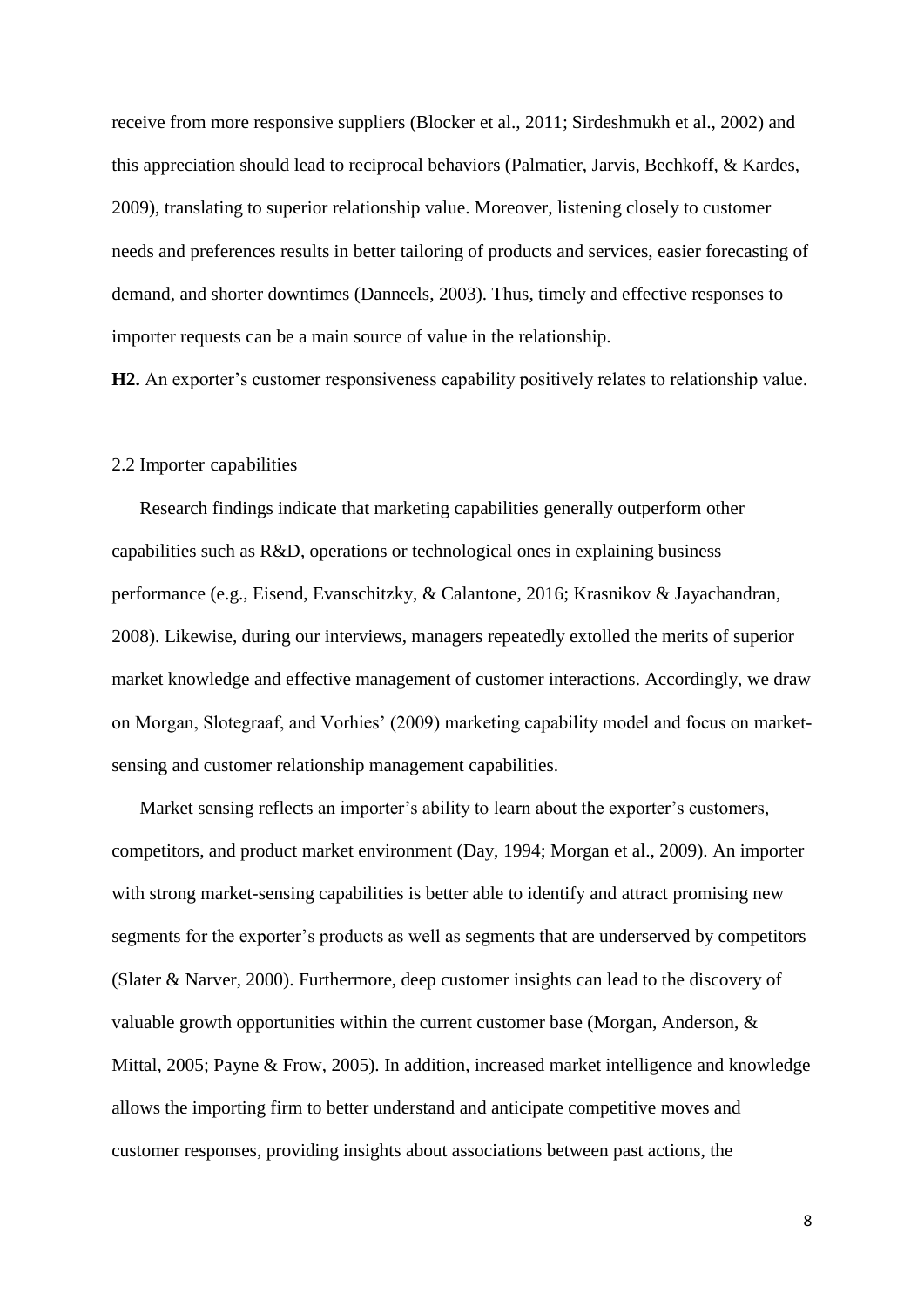effectiveness of those actions, and future actions (Morgan, 2012). Therefore, possession of market-sensing capabilities by the importer is essential for relationship value creation. **H3.** An importer's market-sensing capability positively relates to relationship value.

 Customer relationship management concerns an importer's ability to identify attractive customers for the exporter's products and create and manage close relationships with them (Morgan et al., 2009). It is based on the premise that customer relationships are not only a series of discrete transactions but have a history and an anticipated future (Cannon & Perreault, 1999). Customers vary in their needs, preferences, and purchase behaviors and not all customers are equally significant or desirable (Ramaswami, Srivastava, & Bhargava, 2009). Customer relationship management can help the firm devote the right amount of resources in the right customer and focus its attention on the most profitable customers or those with greater profit potential (Cao & Gruca, 2005; Ryals 2005). Once these customers are identified, customer relationship management enhances customer interaction and builds close relationships to achieve customer satisfaction and retention (Reinartz, Thomas, & Kumar, 2005). It follows that identifying and working closely with attractive customers for an exporter's market offering can produce a large amount of value in the relationship. **H4.** An importer's customer relationship management capability positively relates to relationship value.

#### 2.3 Governance mechanisms

 Prior research in interfirm exchange suggests that different governance mechanisms can be designed to organize transactions and maximize relationship value (e.g., Bradach & Eccles, 1989; Heide, 1994). Our fieldwork showed that both informal and formal agreements are used to manage and coordinate exchange relationships. Following the extant literature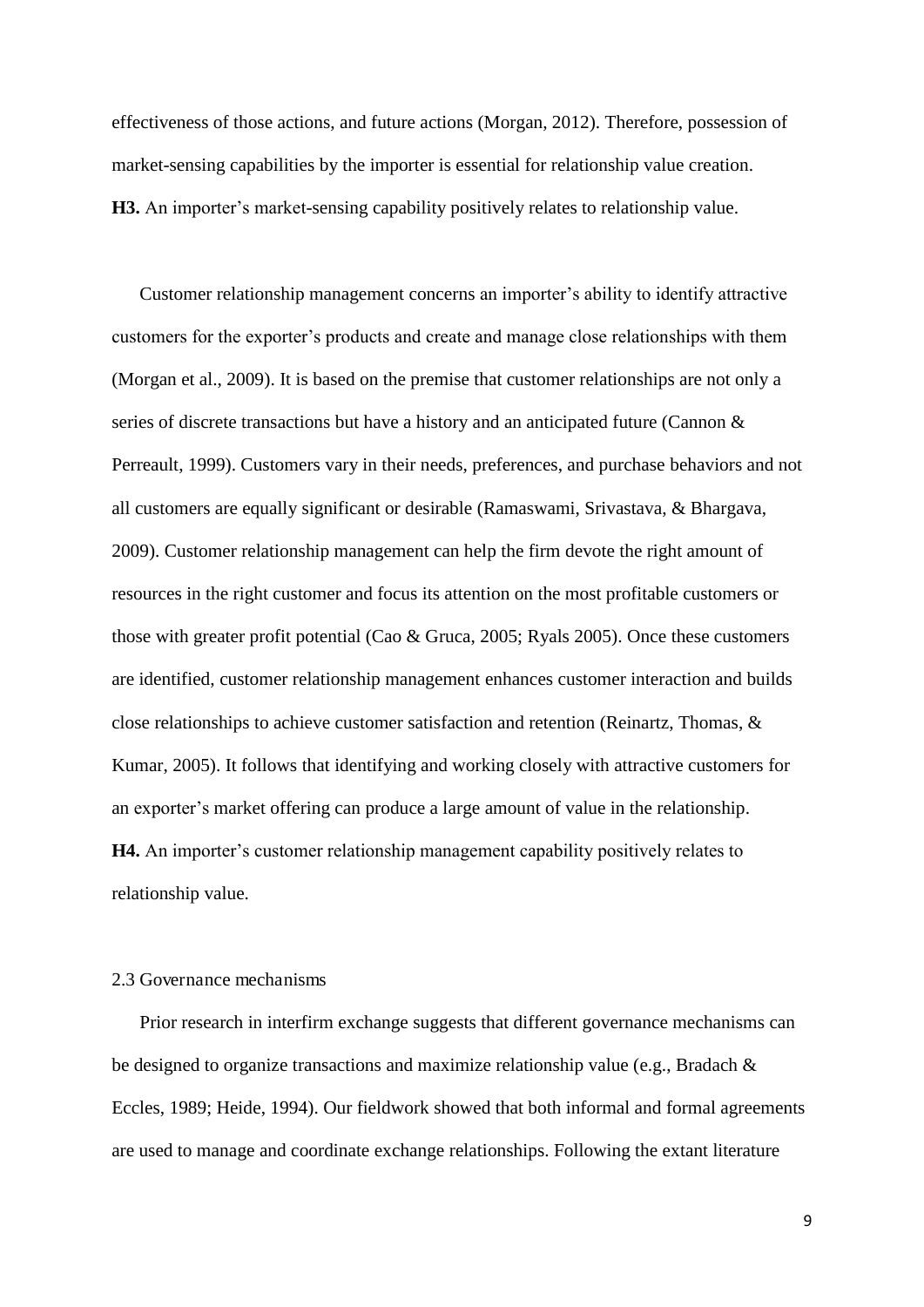(e.g., Cao & Lumineau, 2015; Zhou, Poppo, & Yang, 2008), we make a distinction between relational and contractual governance and investigate their impact on relationship value.

 Relational governance refers to the extent that the importer–exporter exchange relationship is governed by social relations and shared behavioral expectations (Dyer & Singh, 1998). It emphasizes the role of socially embedded relationships in economic activities and relies on self-enforcement and social identification to provide a framework that guides exchange partners to work collaboratively toward collective goals (Cannon, Achrol, & Gundlach, 2000; Heide & John, 1992). In the presence of relational governance both partners openly exchange information and share their knowledge and skills, making it easier to settle disagreements and solve problems together (Lee & Cavusgil, 2006; Liu, Luo, & Liu, 2009). Furthermore, relational mechanisms promote honesty within the exchange and encourage understanding and adaptation in the event of market changes or unforeseen circumstances (Heide & John, 1992; Zhou et al., 2008). These benefits discourage opportunistic tendencies, reduce negotiation and monitoring costs, increase productivity, and facilitate initiatives in value creation activities (Ju, Zhao, & Wang, 2014; Yang, Su, & Fam, 2012). Therefore, when exchange partners act in socially prescribed ways in fulfilling relationships tasks, duties, and responsibilities, relationship value is likely to be increased.

**H5.** Relational governance positively relates to relationship value.

 Contractual governance concerns the extent that the importer–exporter exchange relationship is governed by a formal, legally-binding agreement, which specifies the rights and obligations of each party (Cao & Lumineau, 2015). By stipulating the responsibilities and duties of both parties, along with the consequences for agreement violation, an explicit contract provides a legal framework that monitors the behavior of trading partners and safeguards against opportunistic behavior, thereby controlling exchange hazards (Poppo &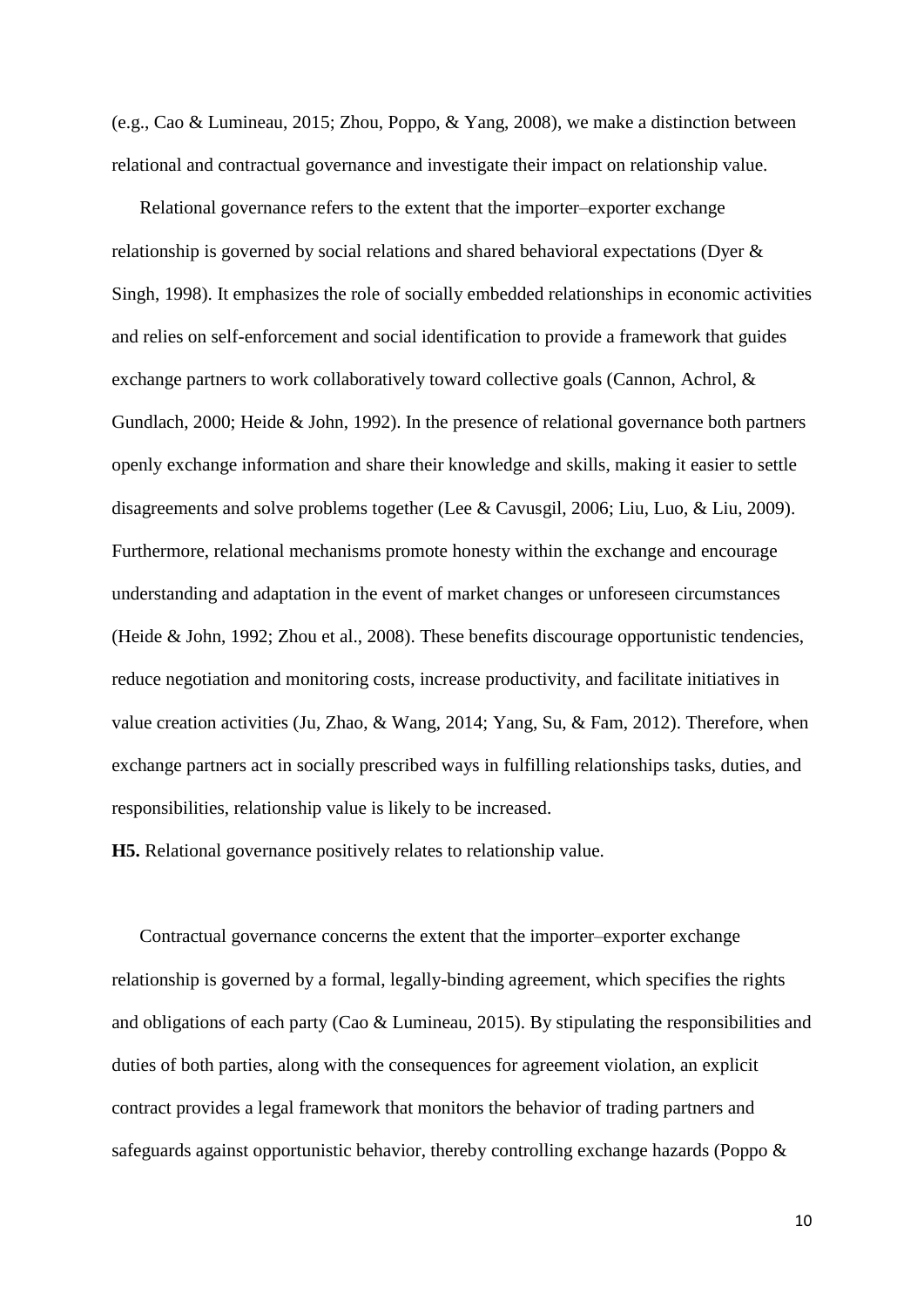Zenger, 2002; Zhou et al., 2008). A well-specified contract can also reduce uncertainty about behaviors and outcomes by virtue of stating how exchange partners will handle a variety of future situations (Liu et al., 2009; Yang et al., 2012). Additionally, when contractual terms and clauses are well articulated, transacting parties know how certain disputes will be settled and the exchange process operates in a context of perceived fairness, which promotes effective conflict management (Lee & Cavusgil, 2006) and encourages cooperation, stability, and continuity in the relationship (Luo, 2002). Thus, contractual arrangements can help exchange partners to create more value out of the relationship.

**H6.** Contractual governance positively relates to relationship value.

#### 2.4 Environmental factors

 In accordance with channel theory and research, we suggest that the task environment of the exchange partners may affect relationship outcomes (Achrol & Etzel, 2003; Dwyer & Welsh, 1985). We focus on psychic distance and environmental munificence to reflect characteristics of the environmental context within which the relationship takes place. While there is a variety of forces in the task environment that provide opportunities and challenges for trading parties, the exploratory interviews revealed that managers cited differences between cross-border partners as a major difficulty in reaching relationship objectives and favorable market conditions as critical to relationship success.

 Psychic distance reflects the perceived degree of difference between the operating environments of the trading partners in terms of culture, business practices, economic conditions, and related issues (Katsikeas, Skarmeas, & Bello, 2009). Prior studies indicate that the international context introduces additional challenges to transacting parties that tend to produce "friction" or "drag" in the exchange process and interfere with relationship success (Samiee et al., 2015). Differences pertaining to country-level factors such as political,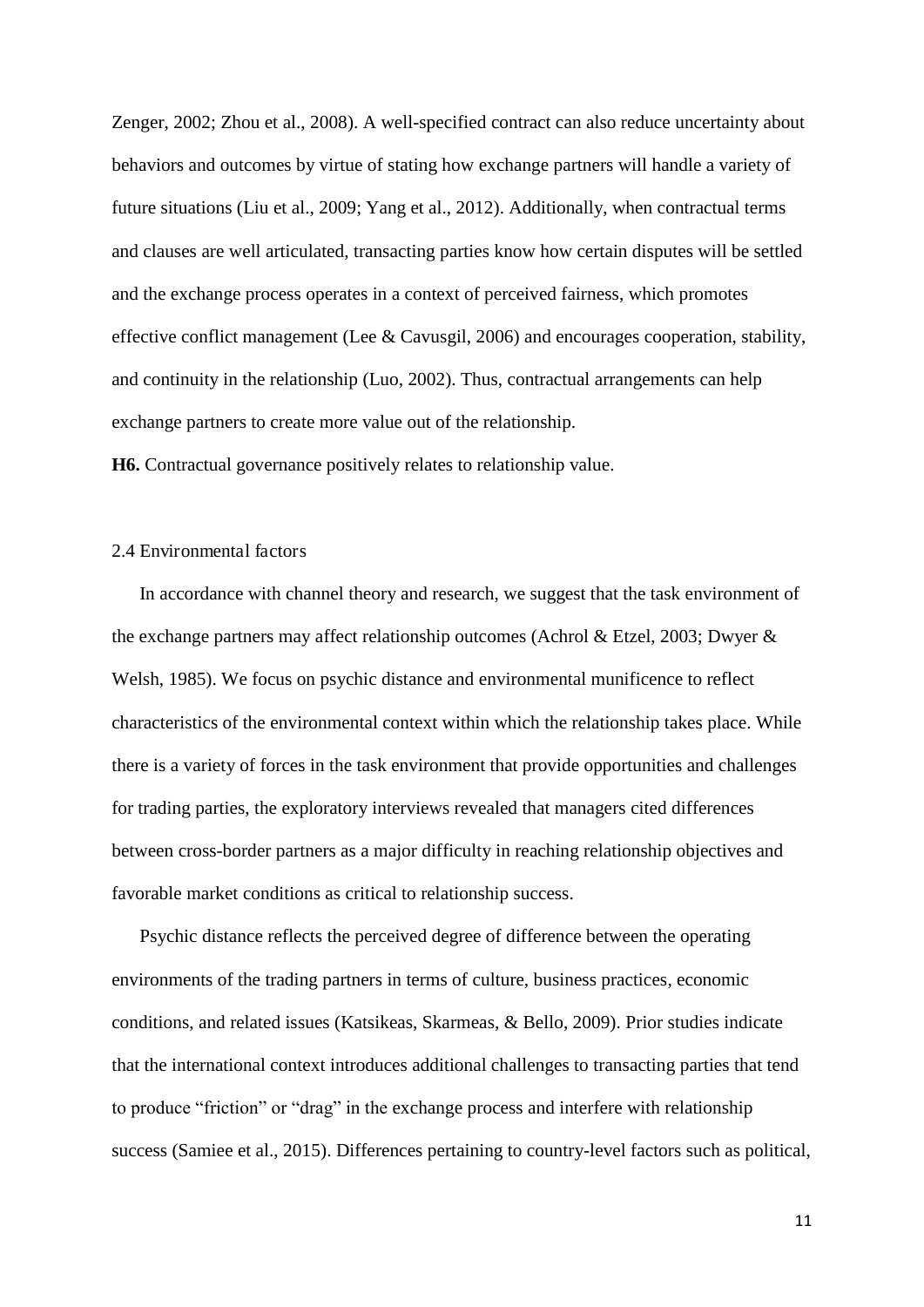social, economic, and legal systems can increase the transaction costs of the exchange because they make searching for overseas market information more time-consuming, reaching agreements with foreign partners more difficult, and monitoring or enforcing existing agreements more complicated (Hewett & Krasnikov, 2016; Prime, Obadia, & Vida, 2009). Furthermore, differences in terms of language, cultural values, and business practices between international exchange partners typically reflect the presence of divergent cognitive frameworks (Obadia, Bello, & Gilliland, 2015), which distort communications, disrupt social interactions, and cause misunderstandings (Katsikeas et al., 2009), and hinder the development of trust, commitment, cooperation (Leonidou, Samiee, Aykol, & Talias, 2014), and relationship quality (Lages, Lages, & Lages, 2005; Skarmeas, Katsikeas, Spyropoulou, & Salehi-Sangari, 2008), thereby damaging the social aspect of the relationship. Consequently, psychic distance is likely to have a disruptive effect on relationship value creation. **H7.** Psychic distance negatively relates to relationship value.

 Environmental munificence refers to the extent that the business environment surrounding the importer–exporter relationship can support relationship growth (Achrol & Etzel, 2003). Rich environments are characterized by abundance of resources and strong prospects for market growth (Dwyer & Welsh, 1985; Jin, Zhou, & Wang, 2016). By virtue of the favorable economic conditions surrounding the relationship, trading partners are strongly motivated to work together, coordinate their activities, and cooperate in the execution of channel tasks to exploit the developing market opportunities and expand relationship domains (Achrol & Etzel, 2003; Shou, Yang, Zhang, & Su, 2013). A rich environment also allows the accumulation of slack resources (Jambulingam, Kathuria, & Doucette, 2005), which can buffer the relationship from instability and risks of failure (Fichman & Levinthal, 1991), enhance flexibility in responding to competition (George, 2005), and provide the means for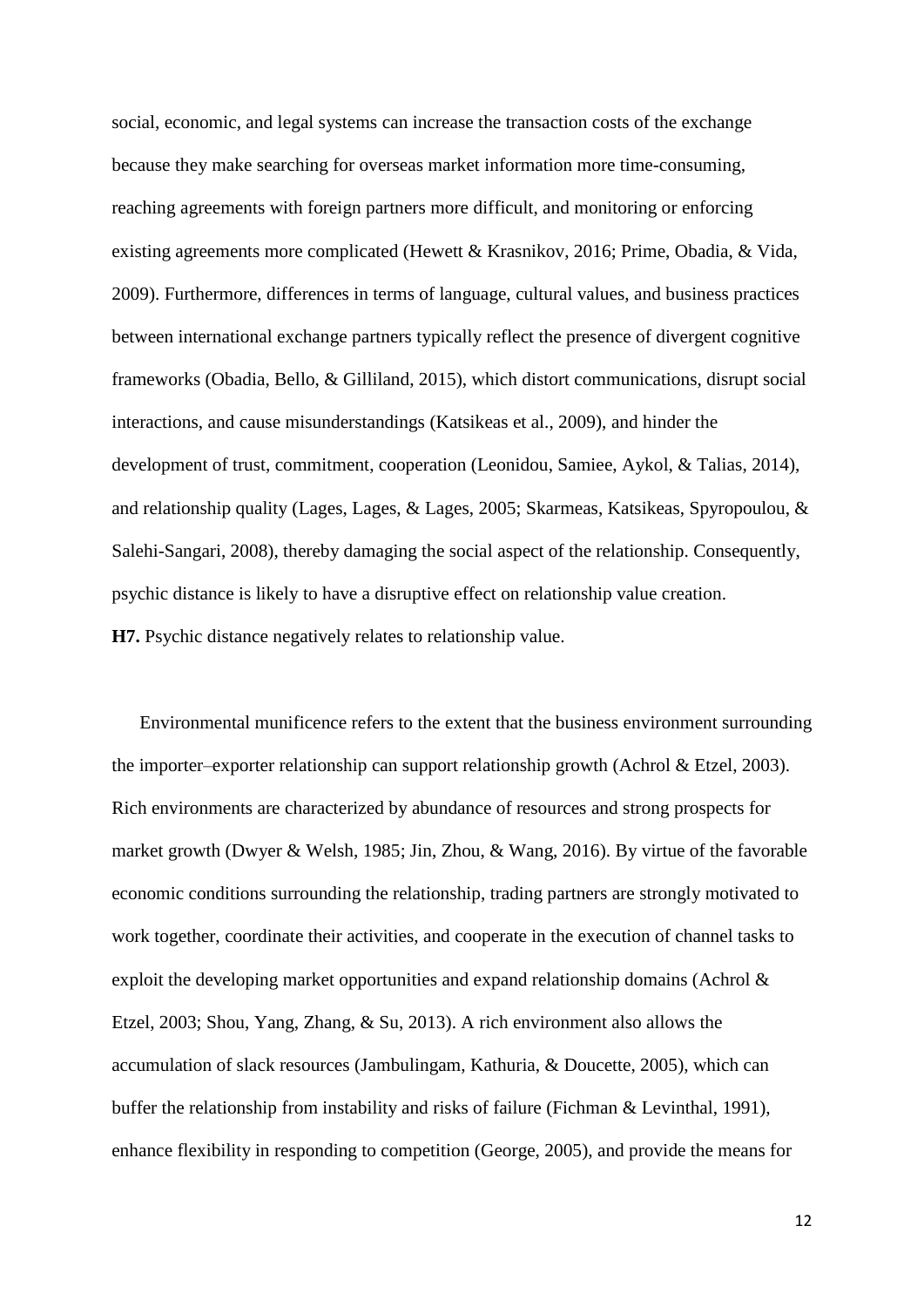enhanced performance (Daniel, Lohrke, Fornaciari, & Turner, 2004). Thus, exchange partners are likely to realize mutual gains as a result of favorable market conditions. **H8.** Environmental munificence positively relates to relationship value.

#### **3. Method**

#### 3.1 Research context

 The empirical context of this study is UK importing distributors trading with overseas manufacturers of industrial products. The UK economy is composed of the economies of England, Scotland, Wales and Northern Ireland and is the fifth-largest national economy in the world in terms of nominal GDP, the ninth-largest in the world in terms of PPP, and the second-largest economy in the EU measured by both metrics. The UK comprises 4% of world GDP and is one of the most globalized economies: in 2015 the UK had the secondlargest stocks of outward FDI and inward FDI and was the ninth-largest exporter and the sixth-largest importer in the world (Financial Times, 2016).

We used the Dun and Bradstreet database, which is the largest global commercial database and part of Fortune 500, to generate a random sample of 1,000 importing firms in the UK. A multi-industry sample including machinery, equipment, textiles, and chemicals was considered appropriate to obtain adequate data for analysis and enhance the external validity of the findings. We used the importer's relationship with an exporting manufacturer as the unit of analysis. Specifically, we randomly directed informants in importing firms to report on their relationship with the largest, third largest, or fifth largest foreign supplier. In the event that the importing distributor had fewer than five or three foreign suppliers, we asked informants to consider their relationship with the foreign supplier that was closest to the assigned rank. This procedure was followed to reduce potential bias in the selection of foreign business partners and relationships and yield greater variability in responses.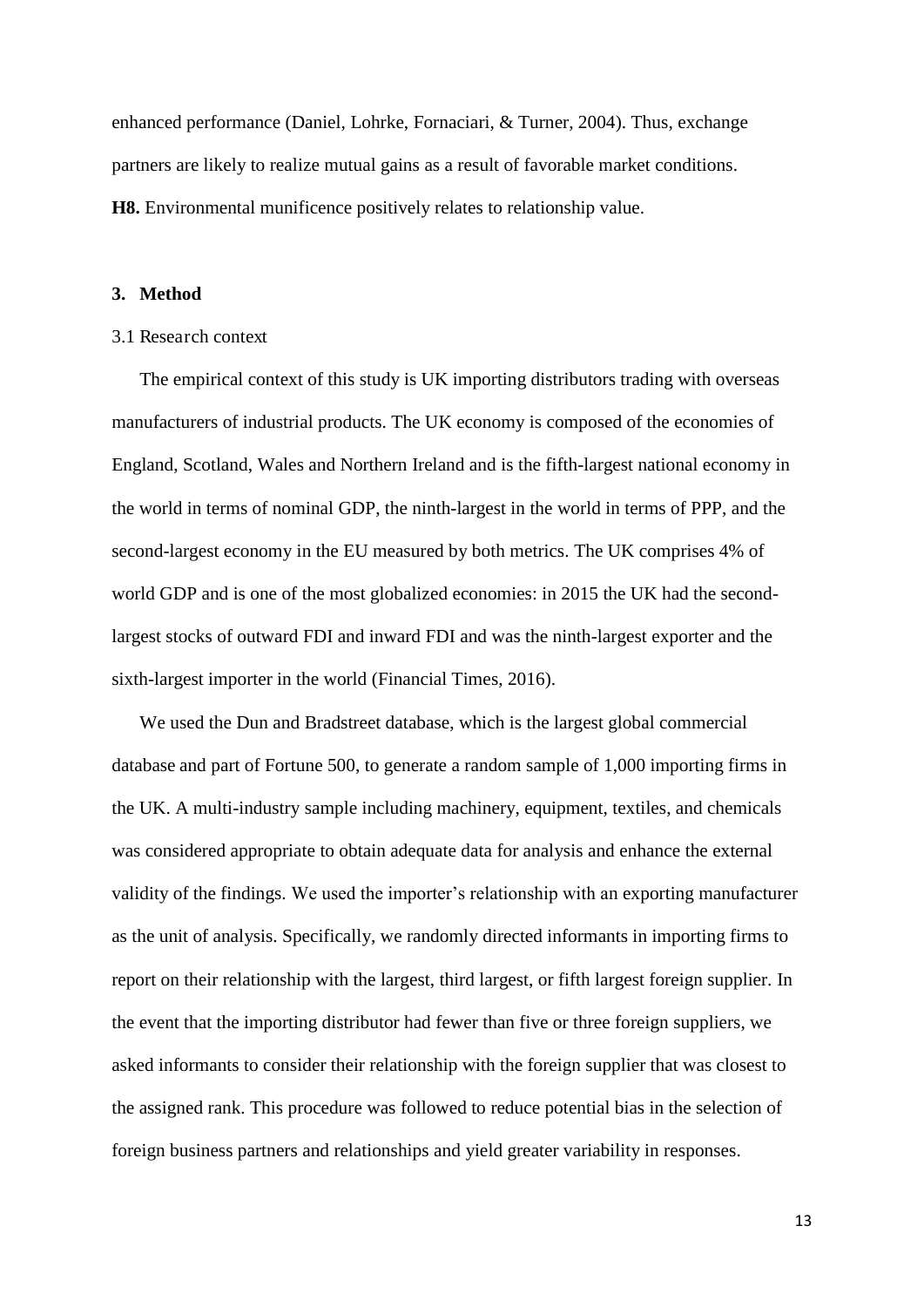#### 3.2 Field interviews

 We conducted in-depth, personal interviews with nine and five managers in importing and exporting firms, respectively, to gain a better understanding of relationship value creation in international buyer–seller relationships, develop and validate our conceptual model, and assess the importance of the identified determinants based on initial managerial perceptions. Participants worked for firms in different sizes and industries and had a significant amount of experience in dealing with overseas trading partners. The interviews lasted about 1 hour and began with general questions about cross-border channel relationships, followed by questions about relationship value creation, and concluded with specific questions about importer-, exporter-, relationship-, and environmental-related factors driving relationship value. This approach allowed import and export managers to (1) reflect on relationship value creation between international exchange partners; (2) identify drivers of relationship value; and (3) assess the importance of the identified drivers. Interviews were transcribed, manually coded for patterns and themes, and interpreted into thematic findings. Managers highlighted the importance of taking into account the buyer, the seller, the resultant relationship, and the surrounding environment to understand the formation of value in business relationships. Notably, a manager rephrased the Anna Karenina principle and stated: "successful relationships are all alike; every unsuccessful relationship is unsuccessful in its own way", while another manager stressed: "we try hard, but it has to do with the other side too, let alone our relationship and the circumstances".

 We encouraged managers to comment on what their firms expect from their counterparts and what creates superior relationship value. Participants clearly distinguished the capabilities they considered sine qua non. An import manager noted: "it has to do with product quality but this alone is not enough, we need suppliers that are responding to our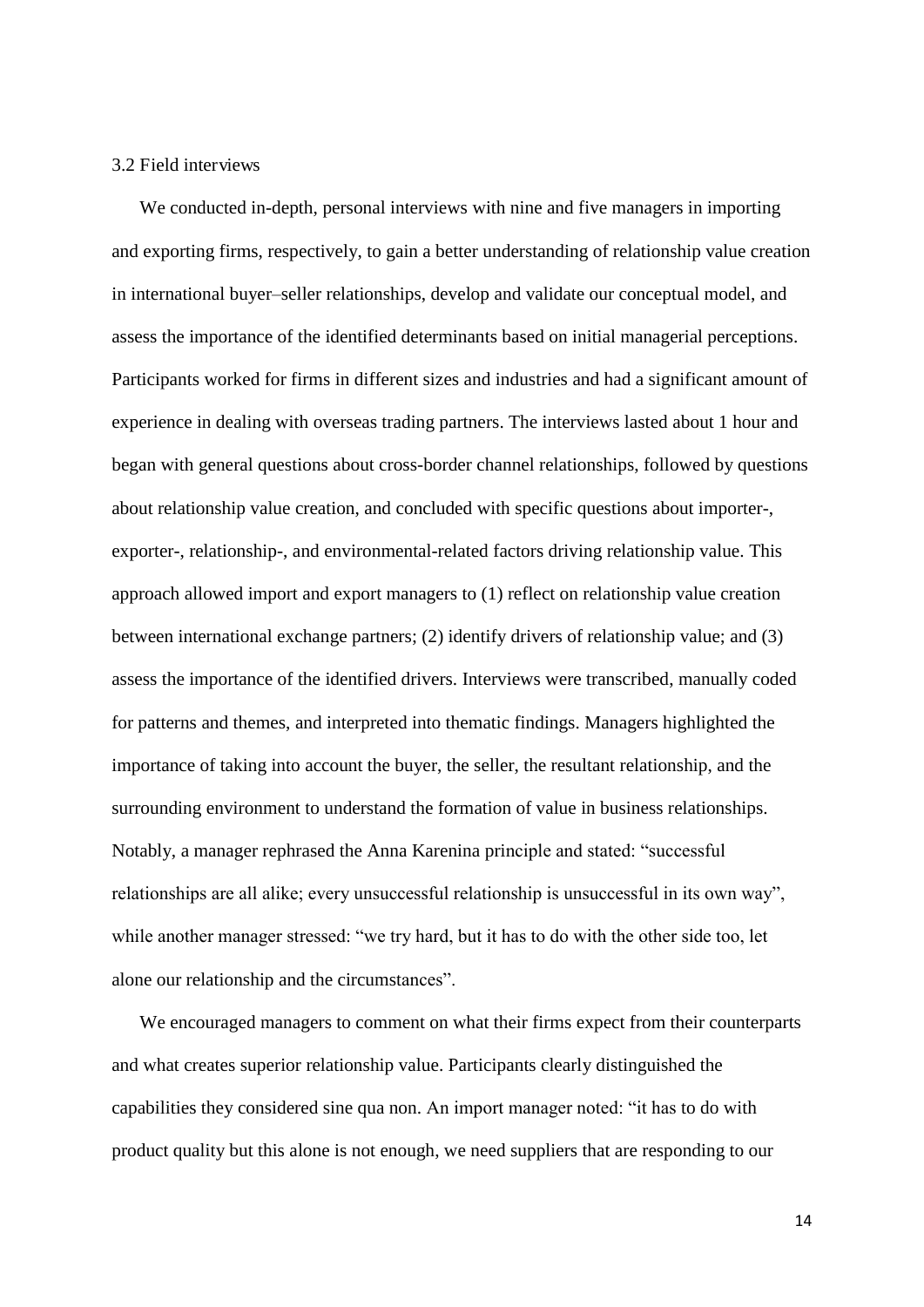needs; if one of the two is missing, bye-bye, they have to go". One export manager for a large firm commented: "we know our business, we provide them with the best product and service… they need to be on top of their market, they need to know customers by name". Except for organizational capabilities, participants emphasized the role of governance mechanisms. For example, one manager stressed: "Contracts are binding and enforcing, they are important, but are sometimes written in language that is difficult to fully understand… You know what? Trust and reciprocity is the key, to keep you word, to deliver on your promise, but this is not always present". Furthermore, participants exemplified the importance psychic distance and market growth. One purchasing manager stressed: "the problem is that they do different things, they do things differently there, I don't know… we are not on the same page" and another one noted: "It is the market that picks the winners, sometimes it is selling like hotcakes and the problem is to keep up with demand, sometimes we need to put so much effort… yes, of course it has to do with the size of the pie".

 In sum, in conjunction with literature review, the field interviews helped us identify and specify exporter core offering and customer responsiveness capabilities, importer marketsensing and customer relationship management capabilities, relational and contractual governance mechanisms, psychic distance, and environmental munificence as chief determinants of relationship value in cross-border channel relationships. Also, the qualitative inquiry confirmed that managers perceive value creation as the subject matter of business relationships. Thus, iterating between theory and practice enabled us to develop a broad set of antecedents that explain relationship value creation in importer-exporter relationships.

#### 3.3 Measures

 A systematic literature review was performed to identify measures for operationalizing the study constructs. The identified measures were adapted to suit the study context during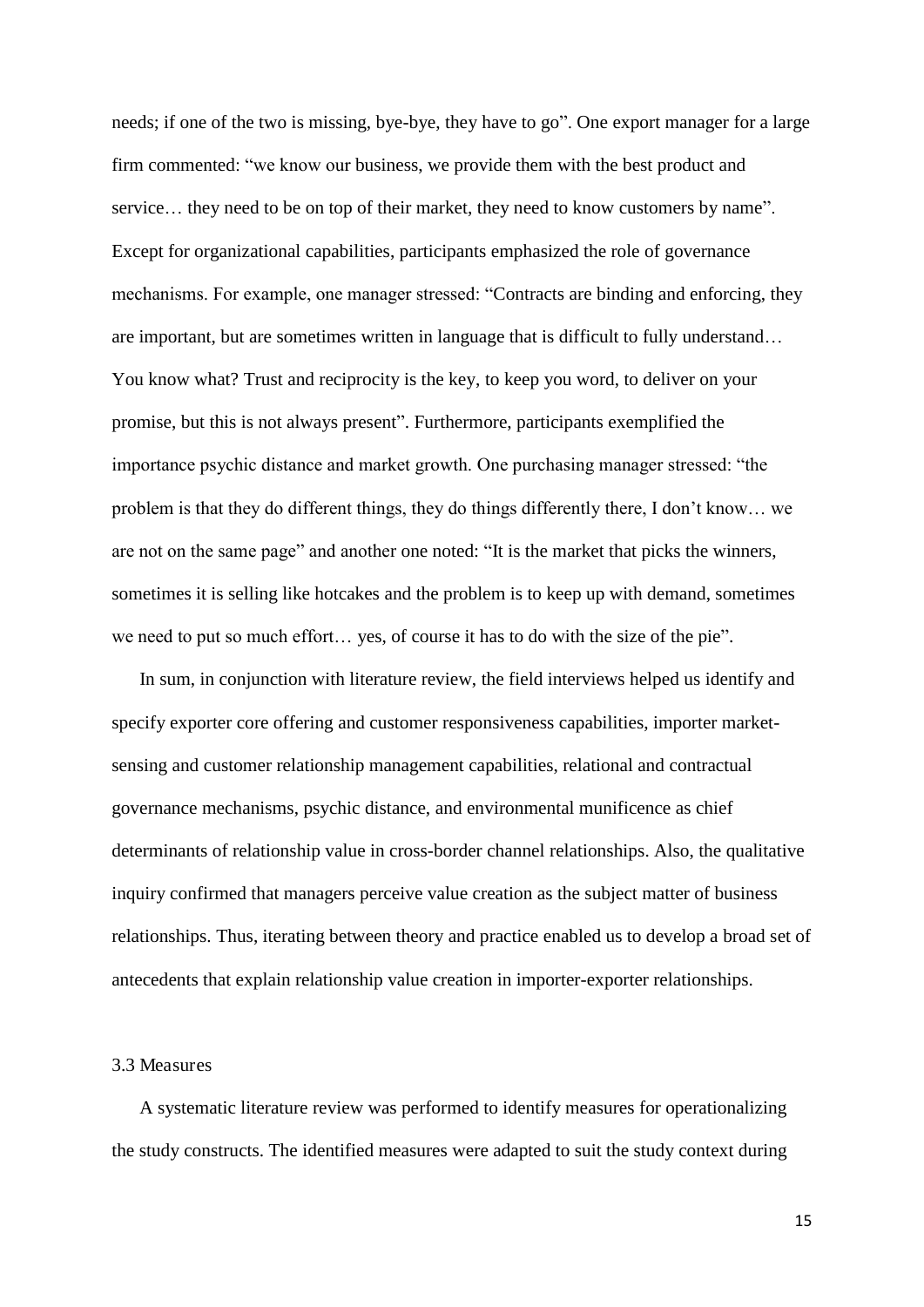our field interviews. Following the development of a draft questionnaire, three faculty members with specialization in the international marketing field served as expert judges that assessed the content validity of the measures developed. After minor modifications to the wording of five items, a small-scale pretest was conducted to ensure that respondents could easily understand the directions, questions, and response formats and complete the questionnaire with minimal difficulty. Specifically, the survey instrument was pilot tested with a sample of 50 importing firms that were not included in the sample reported in this study. At this point, no significant problems appeared to exist with the questionnaire. We present the full list of measures in the Appendix and briefly describe them below. Unless otherwise specified, the response formats were seven-point Likert scales  $(1 = "strongly$ disagree," and  $5 =$ "strongly agree").

 A four-item scale derived from Ulaga and Eggert (2006) and Blocker et al. (2011) measured relationship value. The items describe the trade-off between benefits and costs that arise from an overseas supplier's product and relationship resources, which importing firms view as conducive to their objectives. Core offering capability was measured by a four-item scale reflecting the export manufacturer's product quality and delivery performance; the items derive from Scheer et al. (2010). A four-item scale adapted from Blocker et al. (2011) and Homburg et al. (2007) measures customer responsiveness capability. The items capture the ability of the export manufacturer to respond effectively to importers' requests.

 We employed a four-item scale adapted from Morgan et al. (2009) to measure marketsensing capability. The items reflect the ability of the importing firm to learn about customers, competitors, and the broader market environment in relation to the exporter's product lines. To measure customer relationship management capabilities, we used a fouritem scale derived from Morgan et al. (2009) representing the extent to which the importing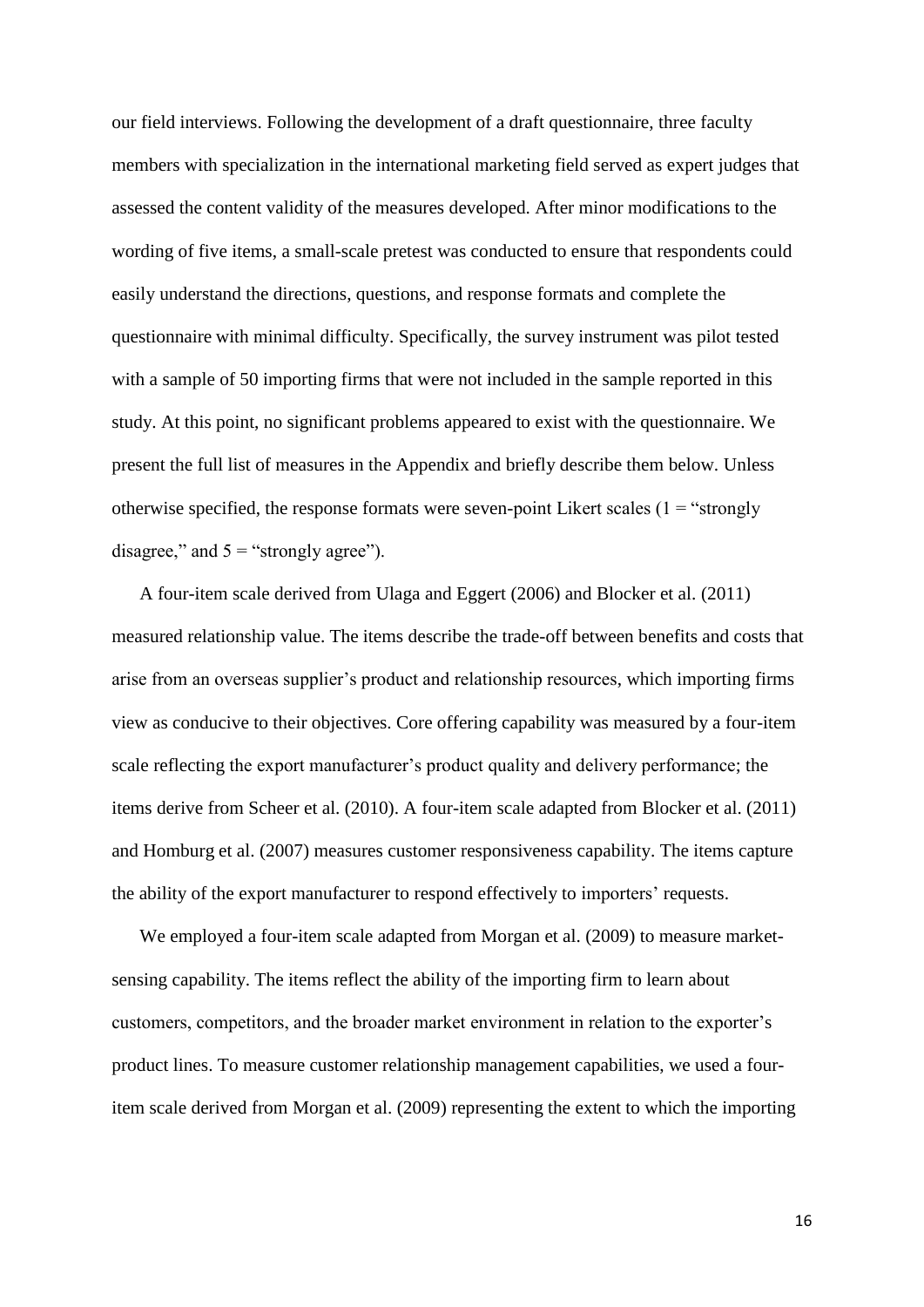firm undertakes activities such as identifying attractive customers for the exporter's products and developing close relationships with them.

 A four-item scale adapted from Liu et al. (2009) was used to measure relational governance. The items reflect the extent to which the focal relationship is coordinated via social relations and shared norms. We measured contractual governance with a three-item scale that captures the specificity, formality, and details of contractual agreements between import distributors and their export manufacturers; the items derived from Yang et al. (2012). A five-item scale adapted from Katsikeas et al. (2009) was used to measure psychic distance. The items describe the perceived dissimilarity between the operating environments of the exchange partners. These measures used a different response scale  $(1 = "very similar" and 7")$ = "very different"). Finally, a four-item scale tapping the extent to which the surrounding business environment can support relationship growth measured environmental munificence. We derived these items from Jambulingam et al.  $(2005)$ .

We also included relationship (i.e., length of the exchange relationship), firm (i.e., size), and market characteristics (i.e., supply and distribution intensity) as control variables to minimize spuriousness of results and avoid model misspecification (Griffith & Lee, 2016). We measured relationship length using a log transformation of the number of years that the channel partners have been working together and importer size using a log transformation of the number of its full-time employees. The number of suppliers for competing products was used to measure intensity of supply and the number of alternative distributors for the export manufacturer in the trading area was used to measure intensity of distribution.

#### 3.4 Sample and data collection

 A mail survey was conducted to collect data for this study. The randomly selected 1,000 importing firms from the Dun and Bradstreet database were initially contacted by telephone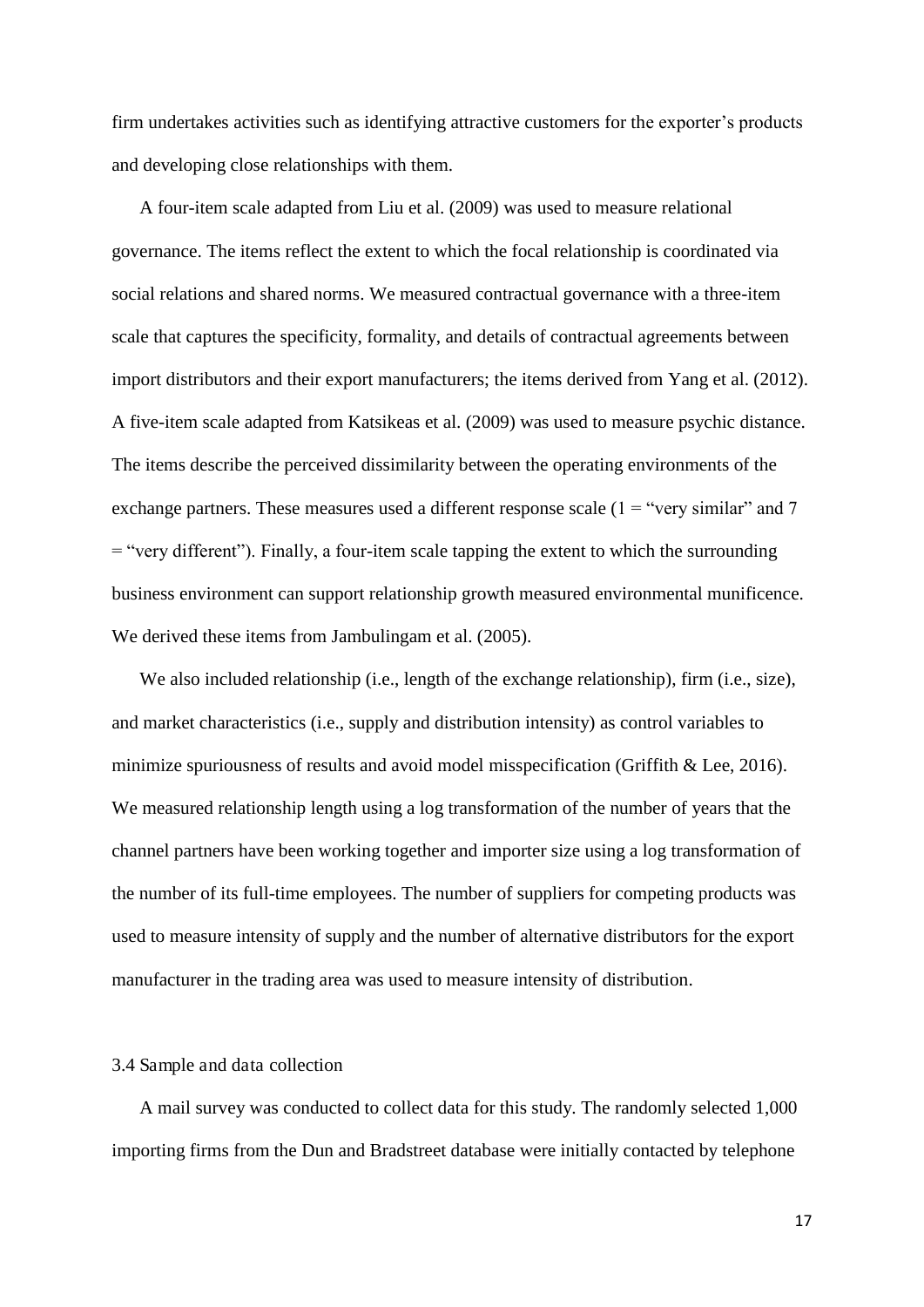to verify contact details and trading status, identify key informants, and request their participation in the study. As a result, we dropped 232 firms because they had incorrect contact information (40 firms), did not trade directly with exporting manufacturers (63 firms), and were reluctant to participate in the study (129 firms). We mailed a survey packet containing the cover letter, questionnaire, and return envelope to the remaining 768 importing firms. We offered key informants a summary report of the results as an incentive for participation. Reminder 'thank you' postcards to all informants, supplemented with two additional waves of questionnaires and telephone reminders to nonrespondents yielded 287 responses. However, 16 questionnaires were discarded because they had missing data or failed to meet our post hoc informant quality requirements. Specifically, our final part of the questionnaire contained three questions that evaluated on a seven-point scale  $(1 = \text{very low}, 7)$ = very high) key informants' knowledge about the firm's dealings with the export manufacturer, involvement with the overseas supply relationship, and confidence in answering the questionnaire. We dropped from further analysis questionnaires that had a score lower than four for one of these questions. Therefore, we received 271 qualified responses, representing an effective response rate of 35%. Of these, 211 importing firms were involved in the distribution of industrial products and provided the focus of this study. Following the collection of a sufficient number of observations, we proceeded to examine the potential presence of nonresponse and common method biases in the data.

#### 3.5 Nonresponse bias

 We assessed the possibility of non-response bias in two ways. Initially, we compared early and late respondents with respect to study constructs and firm demographics. We detected no significant differences across the early and late respondent groups. Then, we randomly selected 55 non-responding importers and contacted them to request demographic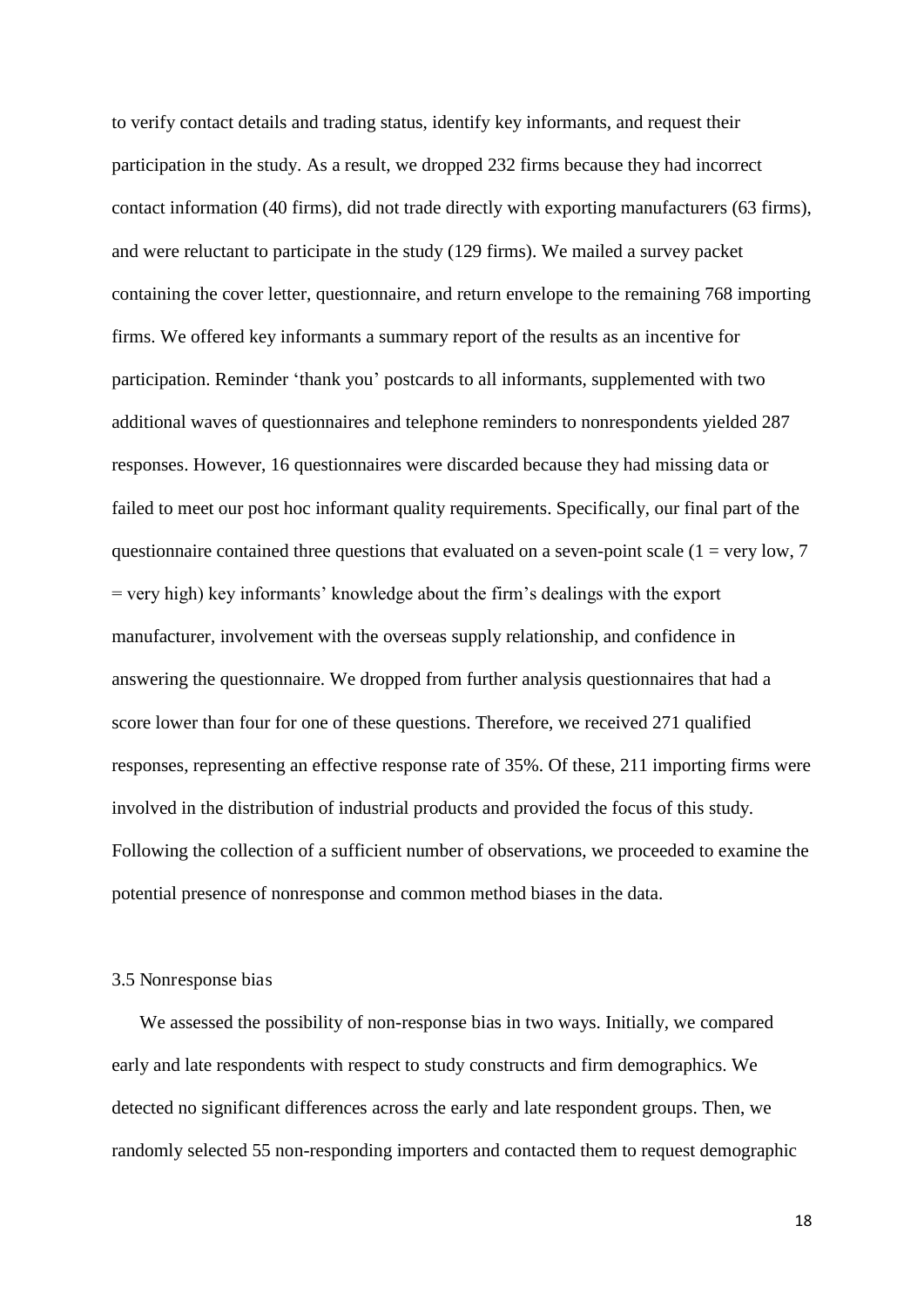information such as firm age, import purchase volume, number of full-time employees, and annual sales. Again, our t-test comparisons found no significant differences between the responding and non-responding firms. Together these results suggest that nonresponse bias is unlikely to be of concern in this study.

#### 3.6 Common method bias

 We used several procedures to reduce and assess the possibility of common method variance in our study. In our cover letter, we informed the respondents that the survey is designed for research purposes only, there is no right or wrong answer, and complete confidentiality is guaranteed. Also, in our questionnaire, we used different types of response scales and grouped construct items in sections, rather than variables (Podsakoff, MacKenzie, Lee, & Podsakoff, 2003). Furthermore, we performed the common method factor and marker variable tests. Specifically, we estimated and compared three confirmatory factor models (Kirca, Bearden, & Roth, 2011). In the first, method-only, model all items were loaded on a single factor ( $\chi^2$ <sub>(665)</sub> = 3251.70, p < .001, CFI = .32, RMSEA = .15). In the second, trait-only model, each item was loaded on its respective factor ( $\chi^2$ <sub>(558)</sub> = 754.34, p < .001, CFI = .95,  $RMSEA = .04$ ). In the third, trait and method, model a common factor connecting all the items was added to the second model as a latent variable ( $\chi^2$ <sub>(585)</sub> = 1784.43, p < .01, CFI = 0.63, RMSEA  $= 0.14$ ). The second model provides a better fit to the data than the first and third model, which shows that it is the trait, rather than the common method, factor structure that explains most of the variance. In addition, following Durand, Turkina, and Robson (2016), we used experience in position, which is theoretically unrelated to model constructs, to serve as a marker variable (Lindell & Whitney, 2001). We calculated the common method bias–adjusted correlation matrix (Malhotra, Kim, & Patil, 2006) and compared it to the original correlations. The results showed that correlations did not differ significantly but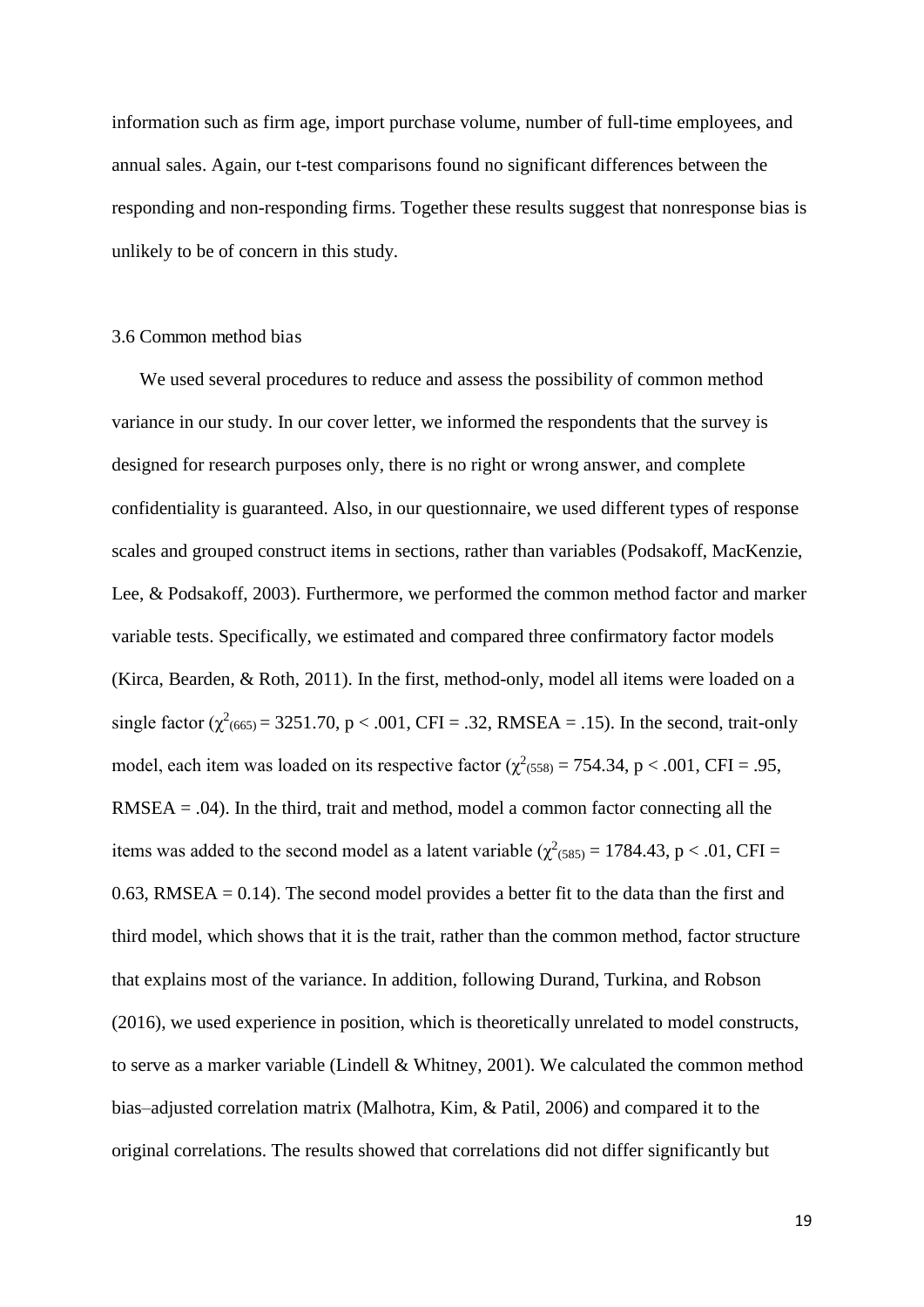remained stable after adjustment. Taken together, the procedures followed in the design stage of the survey and the common method factor and marker variable test results indicate that common methods bias is unlikely to be a problem in this study.

#### 3.7 Sample characteristics

 The foreign supplying partners of the importers who participated in this study were located in 38 countries (EU, 45.5%; Asia, 22.3%; North America, 19.4%; Africa, 4.7%; non-EU European countries, 3.8%; South America, 2.8%; and Oceania, 1.4%), suggesting considerable variation in the import origins of the participating distributors. Informants typically held top management positions such as import managers (33.2%), purchasing managers (22.3%), directors (20.9%), and general managers (16.1%). They have worked with their firms for an average of 8.3 years and have been dealing with the identified supplier for an average of 5.7 years. This set of demographic information shows considerable variation in the relationship and respondent characteristics of our sample.

#### **4. Analysis and results**

#### 4.1 Measure assessment

 We performed several tests to evaluate the measurement validity of the model constructs. Initially, we used exploratory factor analysis and item-to-total correlations. Then, we conducted confirmatory factor analysis (CFA) using EQS. The indexes indicate a good fit for the measurement model (a chi-square  $(\chi^2)$  value of 754.34, p < .001 for 558 degrees of freedom, a comparative fit index (CFI) of .95, a non-normed fit index (NNFI) of .95, a root mean square error of approximation (RMSEA) of .04, and an average off-diagonal standardized residual (AOSR) of .04). Subsequently, we checked the factor loadings of our measurement items. They are all are greater than .67, which indicates convergent validity.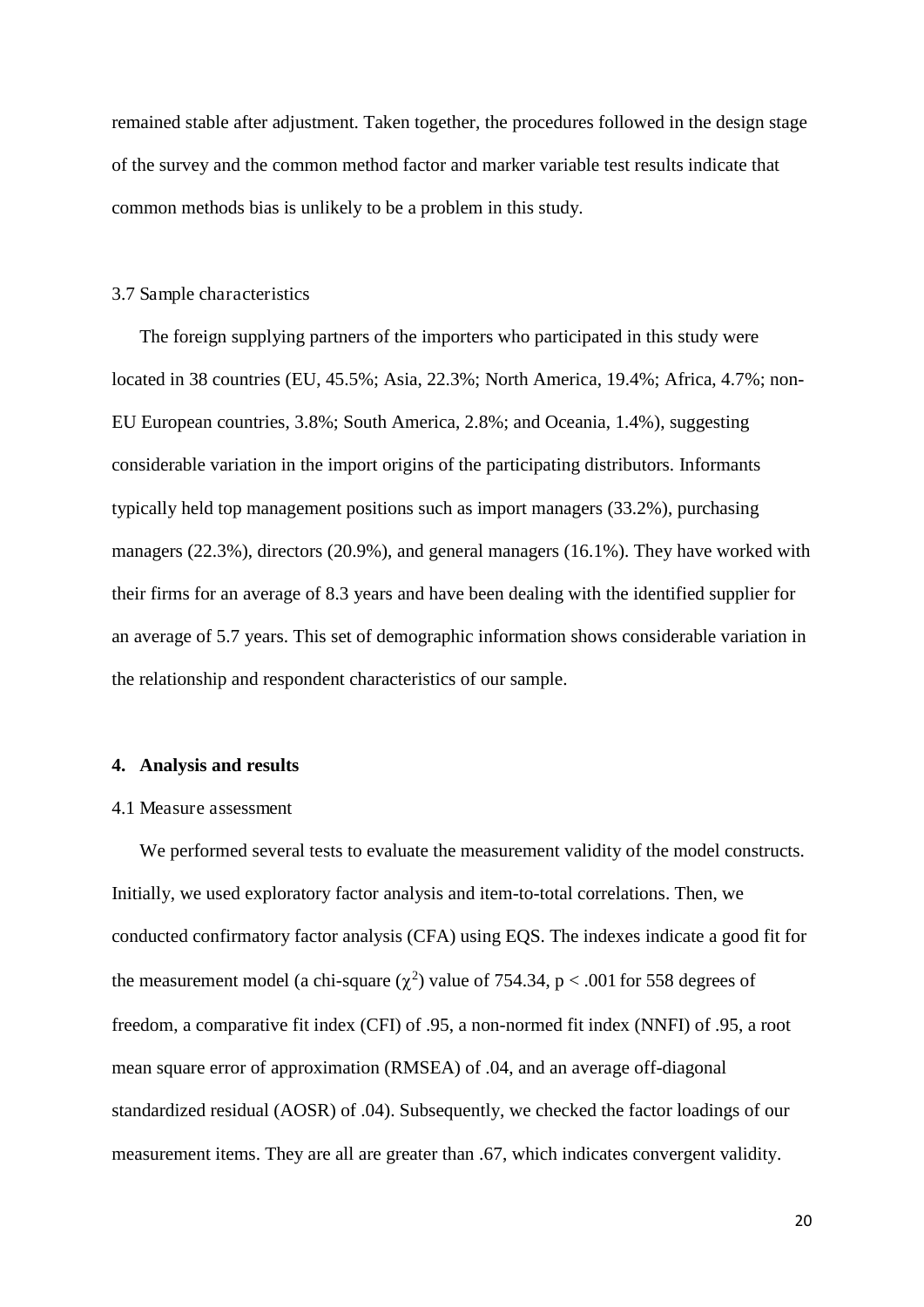Table 1 exhibits the summary results of the measurement model together with descriptive statistics and reliabilities of the study constructs. Furthermore, we followed the procedure recommended by Fornell and Larcker (1981) to assess discriminant validity among the study constructs. In all cases, the average variance extracted (AVE) of each construct is greater than 50% and exceeds the squared correlation between construct pairs, which suggests discriminant validity between the latent constructs (see Table 2).

… Insert Tables 1 and 2 here …

#### 4.2 Model results

 We conducted structural equation modeling by using maximum likelihood estimation to test the proposed hypotheses. The model results indicate a satisfactory fit ( $\chi^2$ <sub>(665)</sub> = 902.28, p  $< .001$ , CFI = .98, NNFI = .98, RMSEA = .04, and AORS = .04). Table 3 summarizes the model results, which provide support for all of the research hypotheses except for H6, which predicted a positive relationship between contractual governance and relationship value ( $\beta$  = .04, t = .60,  $p > .05$ ). Specifically, as hypothesized in H1, core offering positively relates to relationship value ( $\beta$  = .25, t = 4.02, p < .01). In support of H2, there is a positive relationship between customer responsiveness and relationship value ( $\beta$  = .24, t = 3.86, p < .01). As predicted in H3, market sensing positively relates to relationship value ( $\beta$  = .26, t = 3.98, p < .01). In line with H4, customer relationship management positively relates to relationship value ( $\beta$  = .23, t = 3.55, p < .01). Consistent with H5, relational governance positively relates to relationship value ( $\beta$  = .12, t = 1.96, p < .05). As predicted in H7, psychic distance negatively relates to relationship value ( $\beta = -1.10$ , t = -1.79, p < .05). In accordance with H8, environmental munificence positively relates to relationship value ( $\beta$  = .12, t = 2.23, p < .05). Additionally, the results show that supply intensity negatively relates to relationship value ( $\beta$ )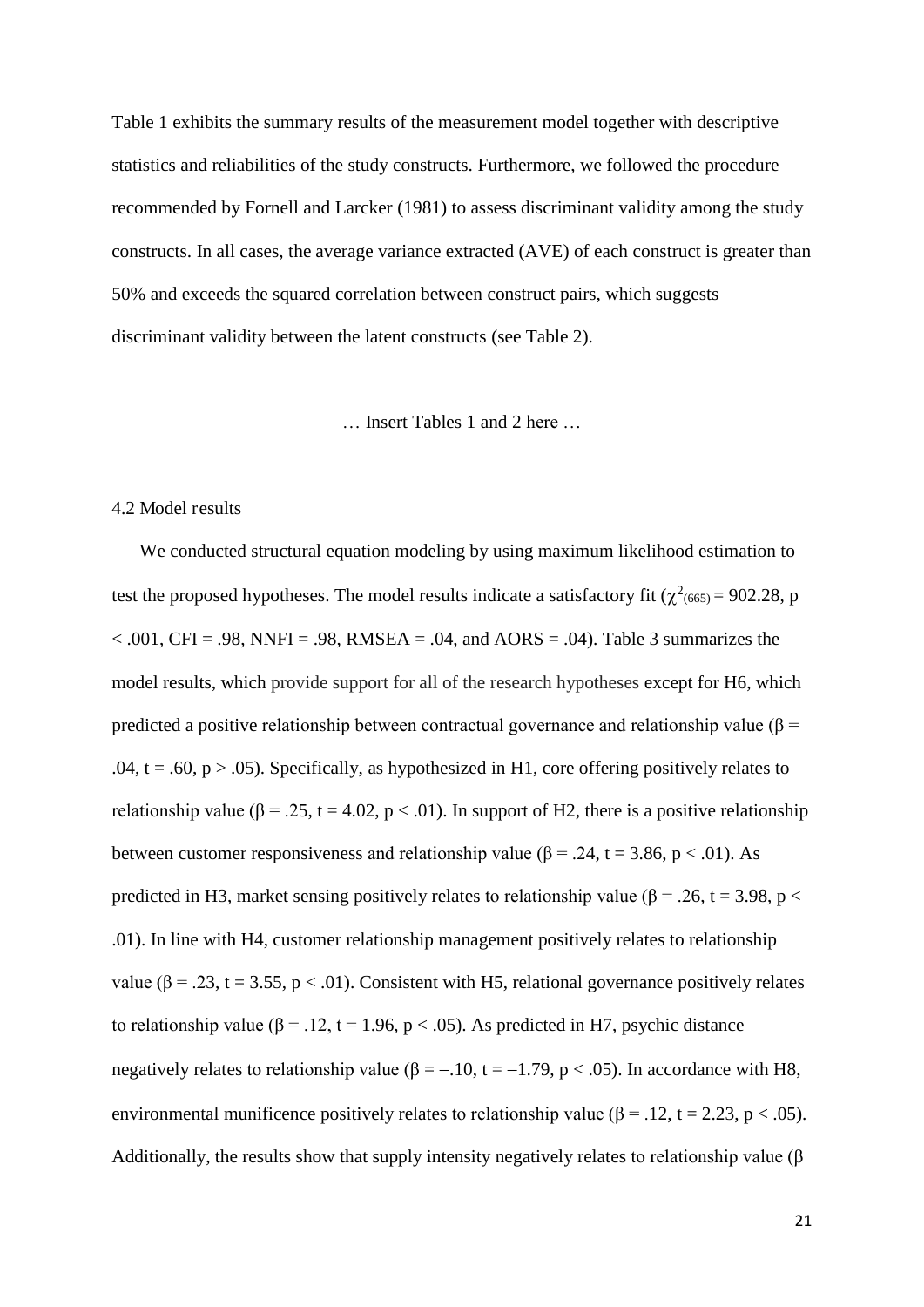$= -10$ ,  $t = -2.09$ ,  $p < .05$ ). Importantly, the hypothesized relationships account for approximately two-thirds (65%) of the variance in relationship value.

Insert Table 3 here

#### **5. Discussion**

 Driven by more demanding customers, intensive competition, and slow-growth economies and industries, many firms rely on superior customer value creation and delivery to achieve and retain a competitive advantage. In an era of growing globalization, the issue of relationship value in the context of international exchange is of great interest to management scholars and practitioners alike. Yet, relationship value studies in cross-border business relationships have lagged behind those in domestic market settings and our understanding of relationship value in international contexts remains limited. The main theme of this research is customer-perceived relationship value creation in importer–exporter relationships. Hence, this study identifies certain exporter and importer capabilities, governance modes, and environmental elements as key prognostic factors for relationship value.

 An exporter's core offering and customer responsiveness capabilities are major determinants of relationship value in international channel relationships. This should come as no surprise given that product offering is at the core of the exchange relationship and accommodating customer needs is an integral part of the ongoing, value-creating relational process (Anderson, Narus, & Van Rossum, 2006; Shi & Gao, 2016). Trading high quality products enhances an importer's ability to highlight the product's beneficial attributes, and reliable delivery can help the importing firm lower inventory costs while still meeting customer demands. Furthermore, by being attentive to importer needs and wants, an exporting firm enhances the ability of its channel partner to serve its customers. In keeping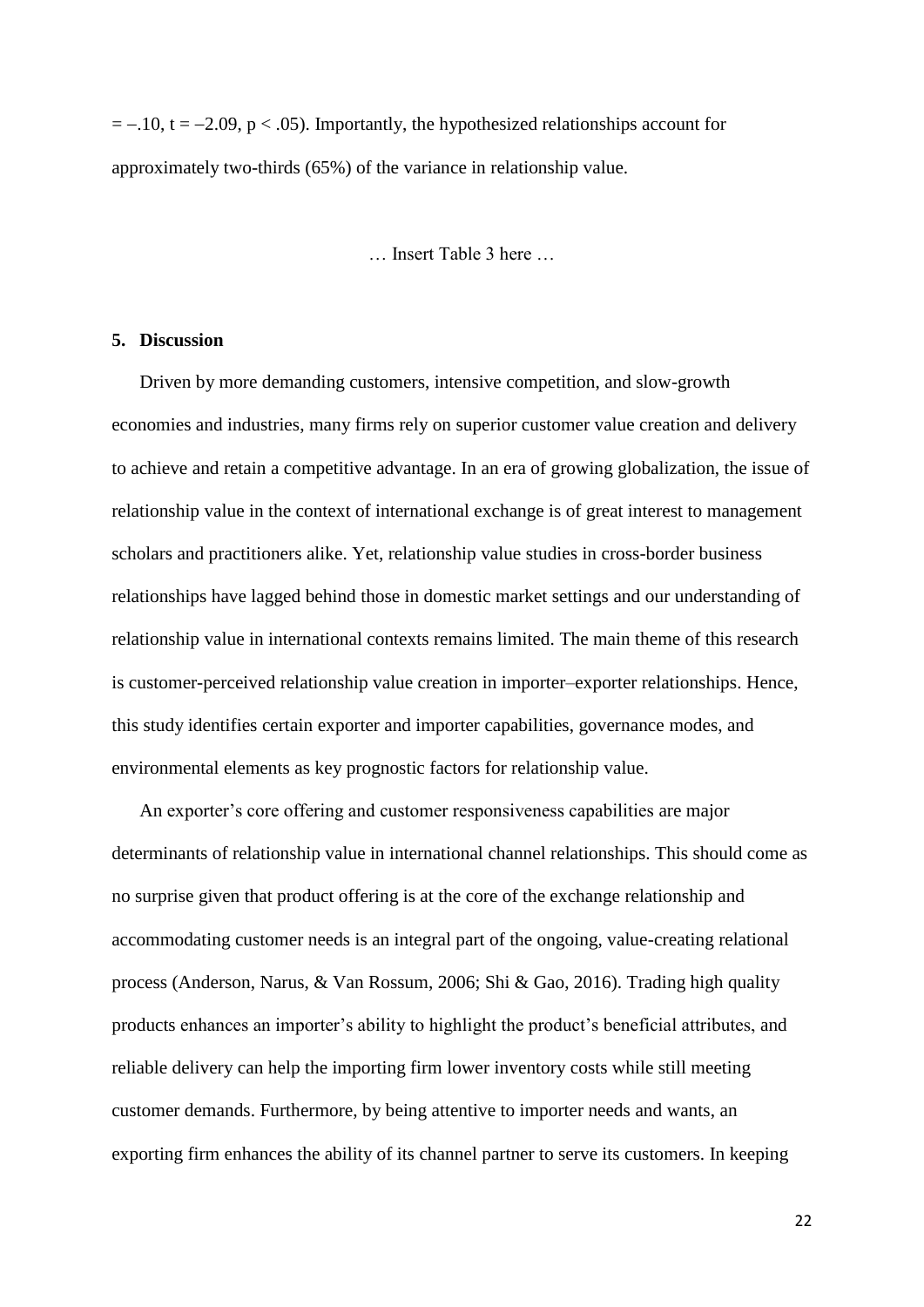with interfirm capabilities, the study results add to a growing body of literature on the importance of marketing capabilities in firm performance (Morgan, 2012) and document that an importer's market-sensing and customer relationship management capabilities are chief contributors of relationship value. By virtue of their inimitability, immobility, and nonsubstitutability characteristics, these capabilities constitute important value-creation mechanisms that generate superior relational rents for the importing firms.

 Another potent antecedent of relationship value is relational governance. Transacting parties create value not only through the heterogeneous, firm- and partner-specific capabilities that each firm brings to the relationship, but also through the governance structure of the relationship. Acting in ways that assist each other during the course of the working relationship assists business partners in developing efficient and effective crossborder relationships. Regarding contractual arrangements, the results show that this form of governance does not have an important bearing on relationship value creation. A possible explanation for this finding is that it is very difficult to have a complete contract governing importer–exporter relationships, owing to the physical and cultural distances between the exchange partners. Contractual mechanisms typically set the stage for general rules, procedures, rights, and responsibilities for the transacting parties, but the dynamic nature of the international environment makes it difficult for exchange partners to anticipate hazards and devise mitigating (Griffith & Zhao, 2015), leaving legal gaps that are open to interpretation, create confusion, and hinder cooperation in the relationship (Chang, Bai, & Li, 2015). Furthermore, business relationships go far beyond formal contacts and strong relationships may deliberately allow incomplete contracts because they are built on trust and reciprocity (Hoppner, Griffith, & White, 2015; Lado, Dant, & Tekleab, 2008;).

 Additional determinants of relationship value in exporter–importer relationships identified in this study are psychic distance and environmental munificence. With respect to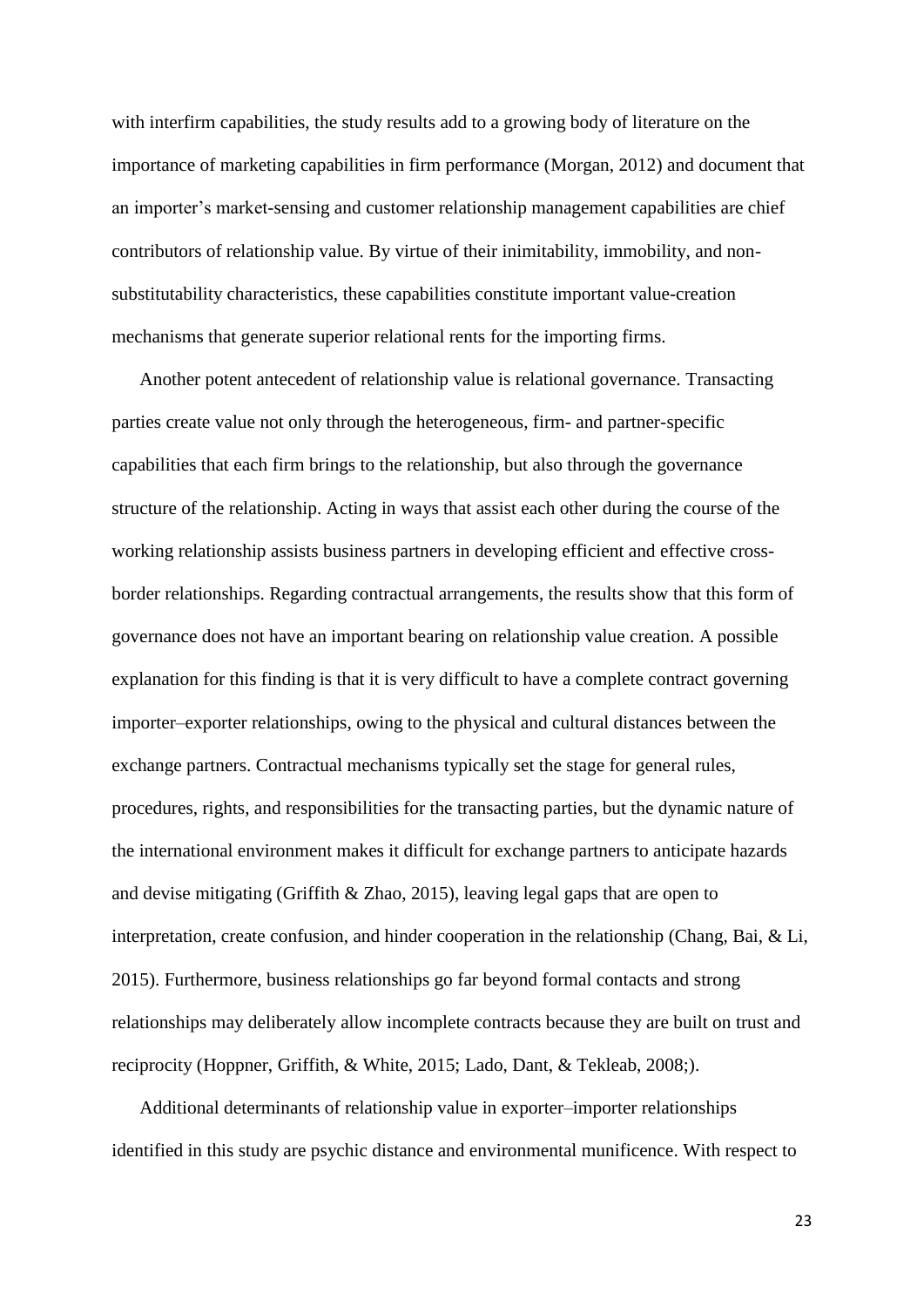psychic distance, the results reveal that perceived differences between the international exchange partners in terms of culture, business practices, economic conditions, and countrylevel factors (e.g., social and political systems) serve as an obstacle to the formation of relationship value. This finding is in line with most prior studies (Katsikeas et al., 2009; Leonidou et al., 2014), which note that the international context invariably adds substantial problems and poses unique challenges to exchange partners that hinder relationship success. Regarding environmental munificence, our results show a different picture: favorable market and economic conditions set the stage for relationship value creation. When market capacity supports sustained growth, exchange partners have the necessary conditions for increasing the size of the pie, whereas lean environments pose problems in generating relationship value.

#### 5.1 Theoretical implications

 Our study enhances understanding of international buyer–seller relationships in two important ways. First, previous studies have provided a strong foundation of knowledge pertaining to the role of qualitative outcomes including communication, trust, cooperation, satisfaction, commitment, and forbearance from opportunism in interfirm relationships (e.g., Palmatier et al., 2009). A limitation, however, is the absence of understanding of the cost-tobenefit ratio of close business relationships and scholars have cautioned against overemphasizing the benefits and understating the costs associated with relationship marketing efforts (e.g., Anderson & Jap, 2005). We contribute to this small but growing stream of research by identifying how value is created in importer-exporter relationships. Incorporating perceptions of what is received and what is given to conceptualize relationship value can more accurately reflect how business relationships are assessed by exchange partners and advance knowledge and theory development in the field.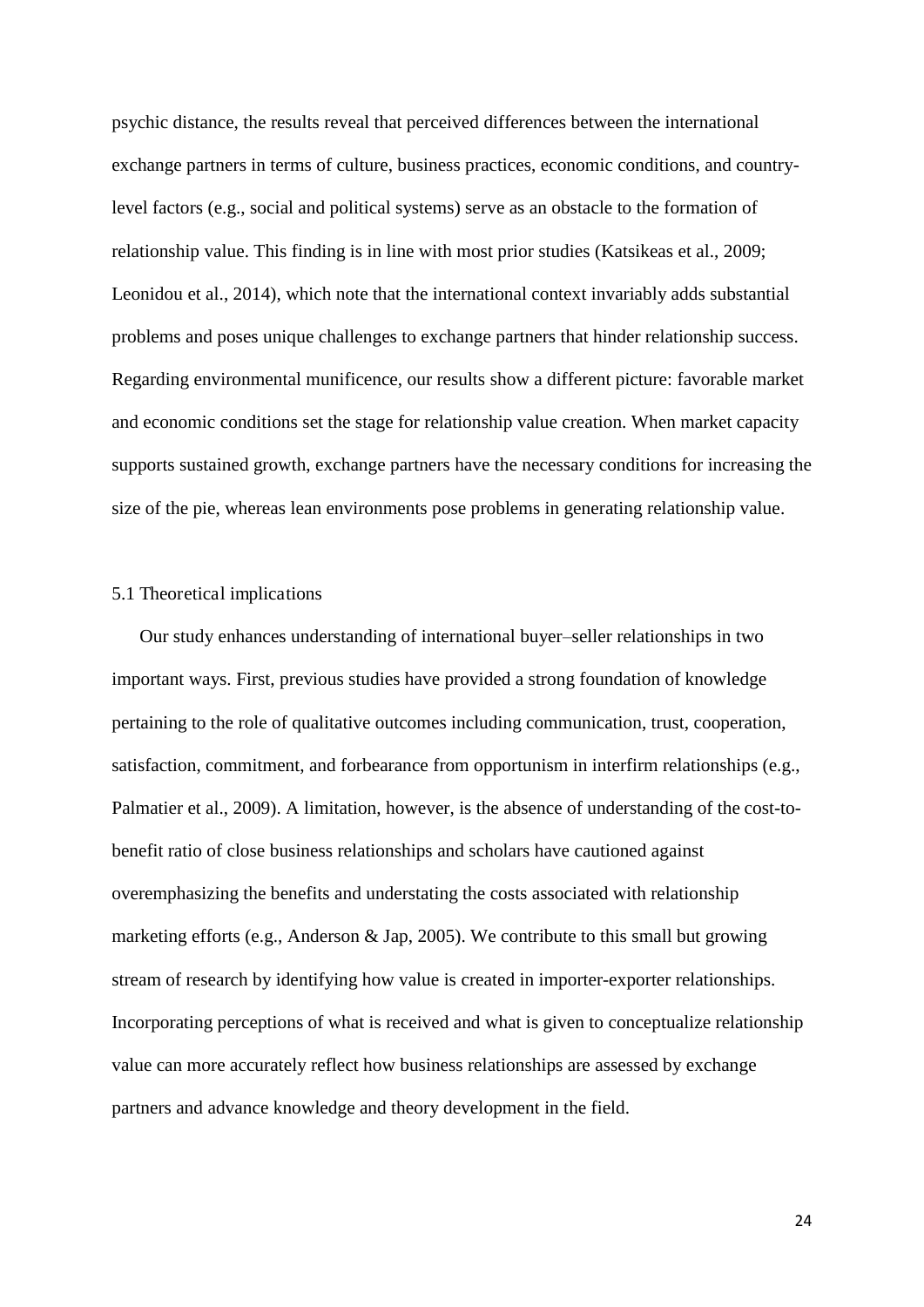Second, while existing theory and evidence are clear with respect to the role of firm capabilities as a source of competitive advantage (e.g., Krasnikov & Jayachandran, 2008; Teece et al., 1997), relatively little is known about their importance in gaining and sustaining a relational advantage. At the firm level, performance is enhanced by transforming resources and reconfiguring capabilities according to a firm specific path (Morgan, 2012). At the relationship level, however, the role of capabilities inherently is to generate relational rents. Our study extends current knowledge by explicating the often overlooked role of interfirm capabilities in generating value in business relationships. Our findings indicate that certain exporter (i.e., core offering and customer responsiveness) and importer (i.e., market sensing and customer relationship management) capabilities can facilitate value creation in the exchange relationship, thereby increasing the size of the pie for both exchange partners.

#### 5.2 Managerial implications

 Relationship value in industrial markets is of fundamental importance to both customer and supplier firms. Managers in importing firms need to decide whether to maintain and develop existing relationships with foreign suppliers, divest and exit from a relationship or seek and invest in new overseas supplier relationships. To this end, customer firms can use relationship value creation and delivery in supplier stratification schemes and manage resulting supplier segments accordingly. Import managers should also bear in mind that creating relationship value is not limited to the other side of the dyad. Possession of strong supplier capabilities in terms of core offering and customer responsiveness is needed and should be taken into account in the supplier selection and evaluation process, but superior value creation also involves the complementary use and development of market-sensing and customer relationship management capabilities on behalf of the import distributors.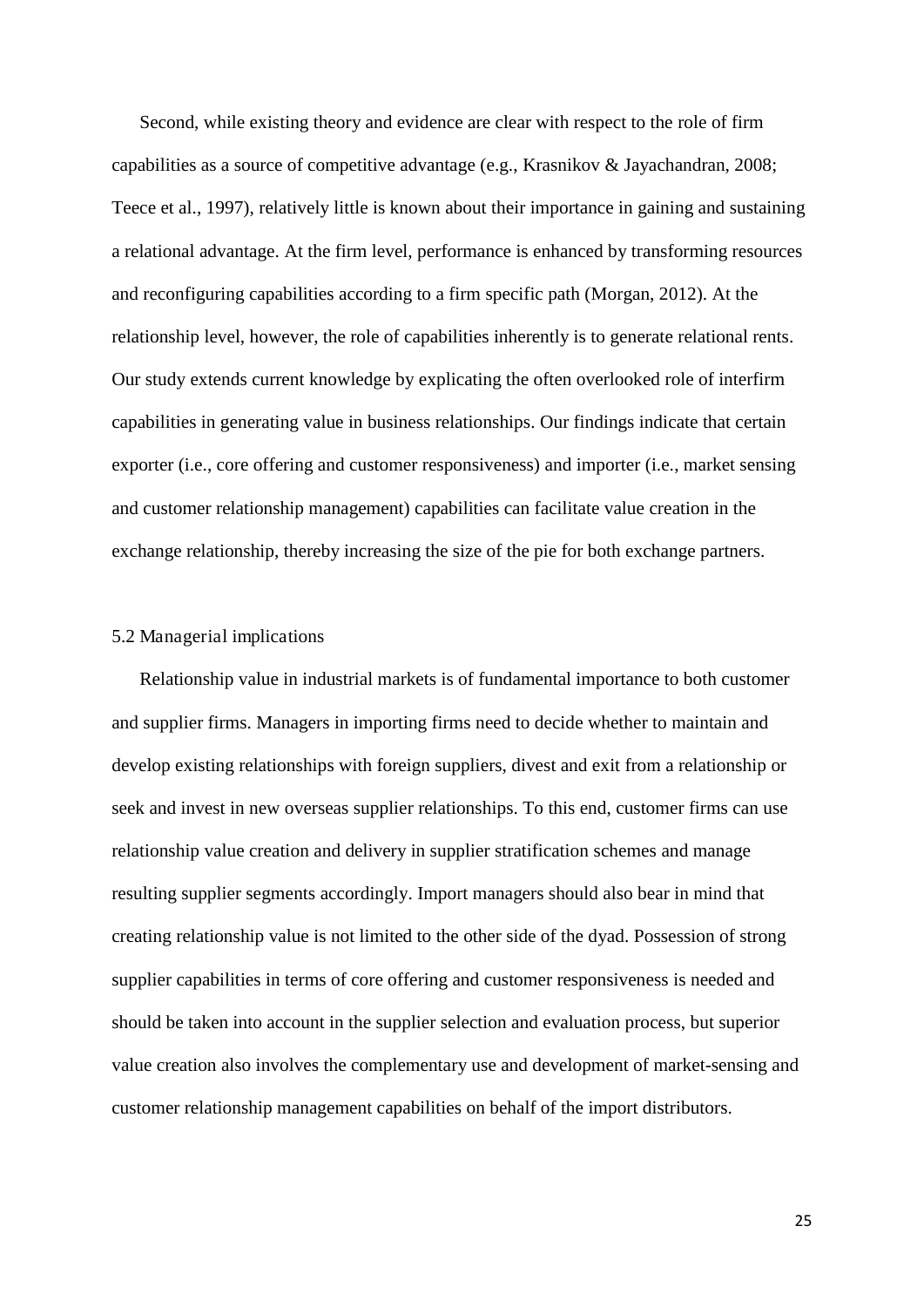Export manufacturers, in turn, seek to differentiate themselves through close customer relationships in the face of increasing commoditization of products and intensified competition worldwide. The study findings indicate that export managers charged with allocating resources among business customers should give priority to overseas distributors with superior customer and market knowledge. It follows that possession of market-sensing and customer relationship management capabilities should be considered as a key partner selection and evaluation criterion. In addition, managers in exporting firms should keep in mind that enhanced core offering and customer responsiveness capabilities contribute to importer-perceived relationship value and thus provide incumbent firms with the means to improve competitiveness in their attempt to attain a loyal base of overseas customers.

 Furthermore, given that relationships that maximize benefits and minimize costs will eventually displace those that have worse economizing properties, management in both sides of the international exchange dyad may find it prudent to consider relational governance, psychic distance, and market munificence as criteria for prioritizing business relationships. To this end, international business practitioners need to intensify socialization activities (e.g., personal visits) and facilitate relational bonding, understand differences between the home and the host markets and adapt to the nuances of doing business with a foreign partner, and focus on products and/or markets that provide ample opportunities for continued growth with a view to creating superior value in their business relationships.

#### **6. Limitations and future research directions**

 The study results need to be interpreted in the context of certain limitations that should be addressed in future research. First, we empirically tested the hypothesized links using crosssectional data, which are unable to predict causality. Relatedly, it is possible that the drivers of relationship vary across the relationship phases of exploration, growth, and maturity.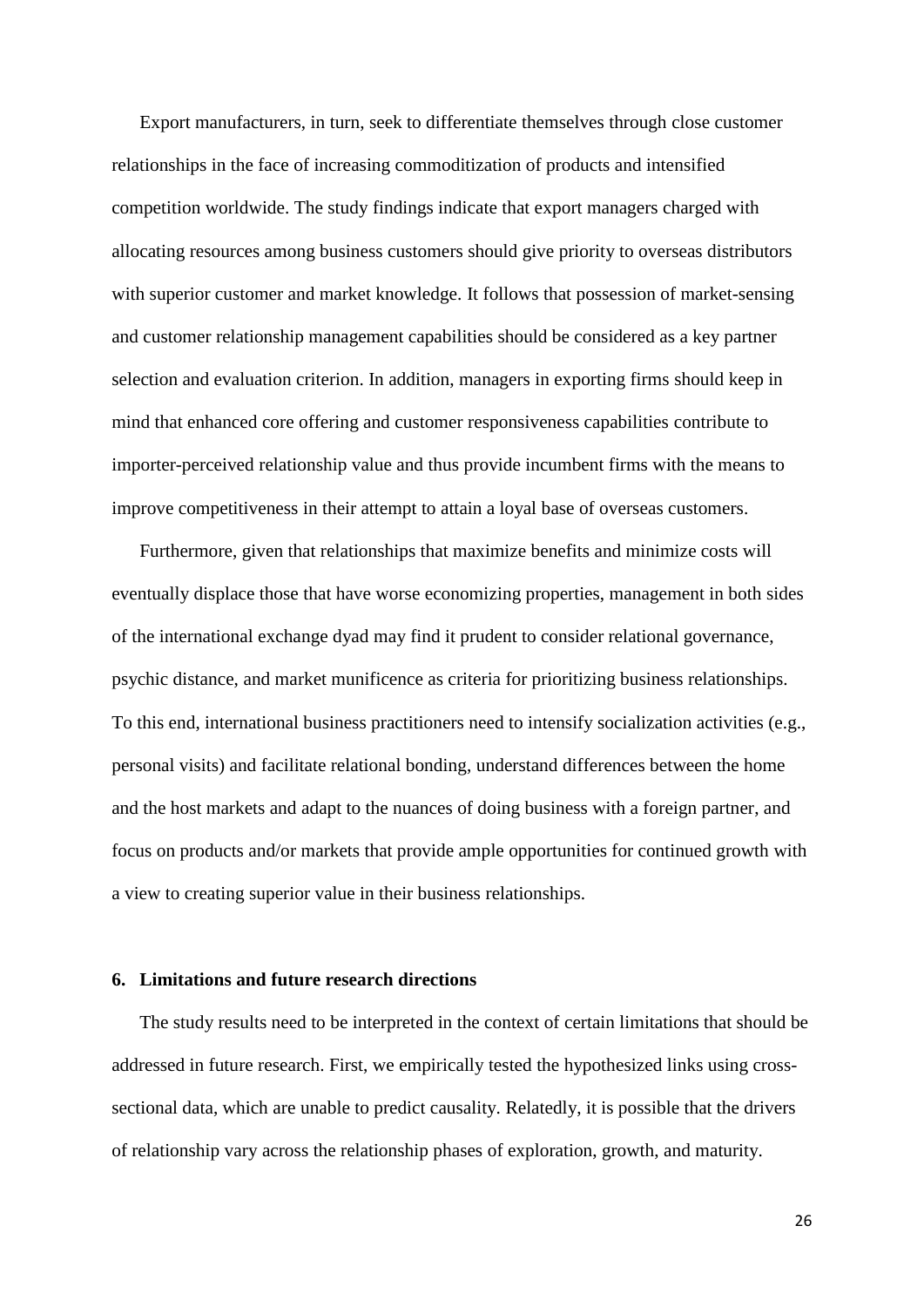Adopting a longitudinal research design can capture the dynamic nature of relationship value formation and shed light on its development over time.

 Second, we gathered data only from the importer side of the importer–exporter relationship. While the literature on buyer–seller relationships contains several domestically focused dyadic investigations, there is a paucity of dyadic international relationship marketing studies (Samiee et al., 2015). This is due to the existence of great constraints (e.g., geographic, cultural, resource) involved in collecting dyadic data in cross-border business relationships (Barnes, Leonidou, Siu, & Leonidou, 2015). However, relationships are by default two-way and transitive and future studies should try to investigate relationship value from both perspectives as dyadic studies may disclose aspects of value that are not evident in examinations of unidirectional nature (i.e., upstream or downstream relationships).

 Third, the present study uses a unidimensional approach to model relationship value as a reflective construct. An alternative approach is to treat relationship value as a formative, multidimensional construct that consists of relationship benefits (i.e., core, sourcing, and operations benefits) and relationship costs (i.e., direct, acquisition, and operation costs) (Ulaga & Eggert, 2005; 2006). It would be interesting for future research to identify and examine the exact aspects of a business relationship that increase relationship benefits and the ones that reduce relationship costs. Such studies would contribute greatly to theory development and advancement of management practice in the field.

 Fourth, another area of research that is worthy of more attention is to investigate antecedents of relationship value that are specific to international business relationships. To this end, future studies may consider the role of Hofstede's national culture framework (i.e., individualism versus collectivism, power distance, masculinity versus femininity, uncertainty avoidance, long-term versus short-term orientation, and indulgence versus restraint) (Hofstede, Hofstede, & Minkov, 2010) or GLOBE's cultural competencies (i.e., performance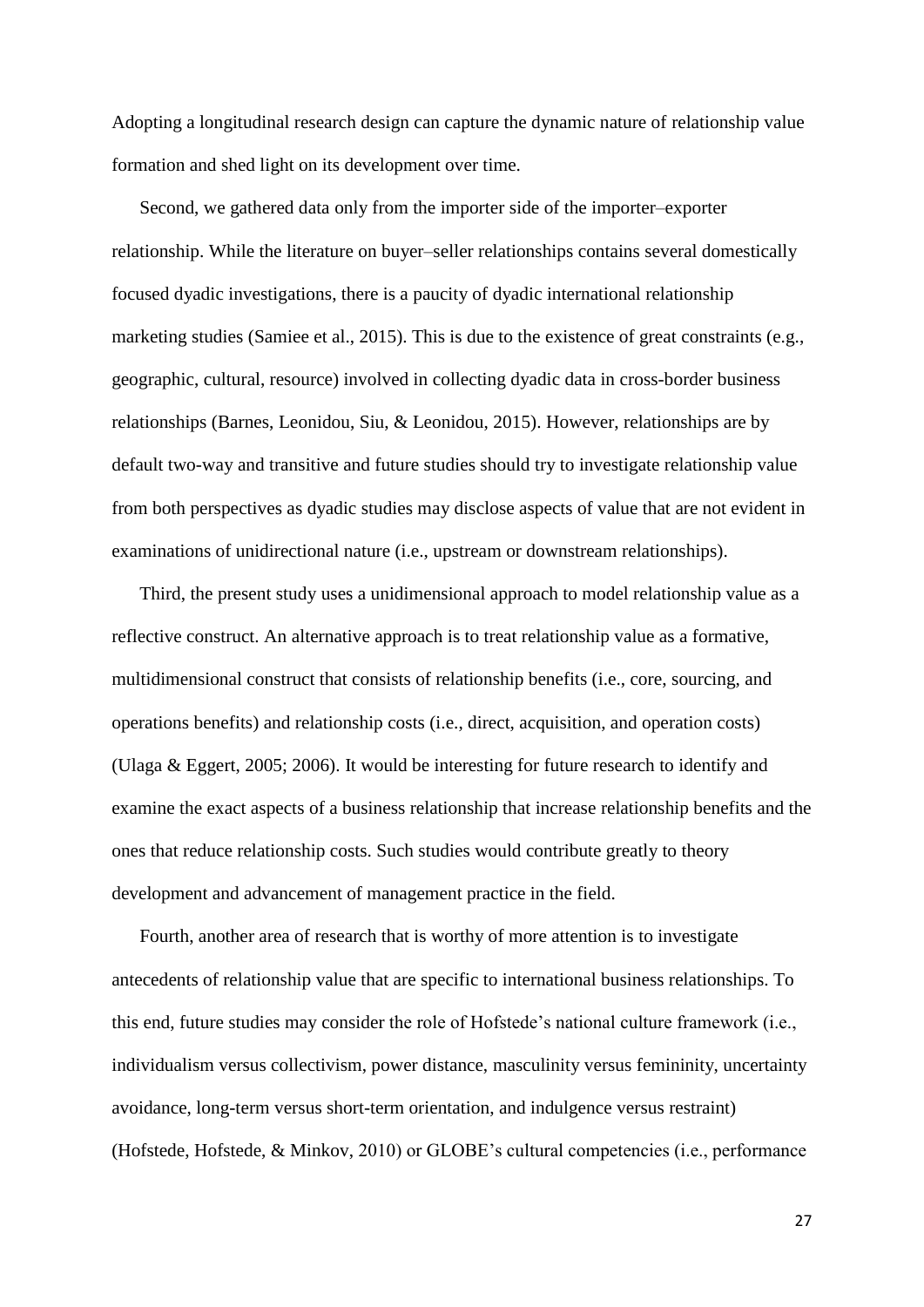orientation, assertiveness orientation, future orientation, humane orientation, collectivism I and II, gender egalitarianism, power distance, and uncertainty avoidance) (House et al., 2004) in relationship value creation.

 Finally, it would be of interest to examine the significance of additional antecedents of relationship value, such as learning, technological, and communication capabilities, interdependence magnitude and asymmetry, market and technological dynamism, competitive hostility, and industry concentration. We hope that this study will stimulate interest and more work on relationship value creation in international marketing management. Additional research on this issue is needed.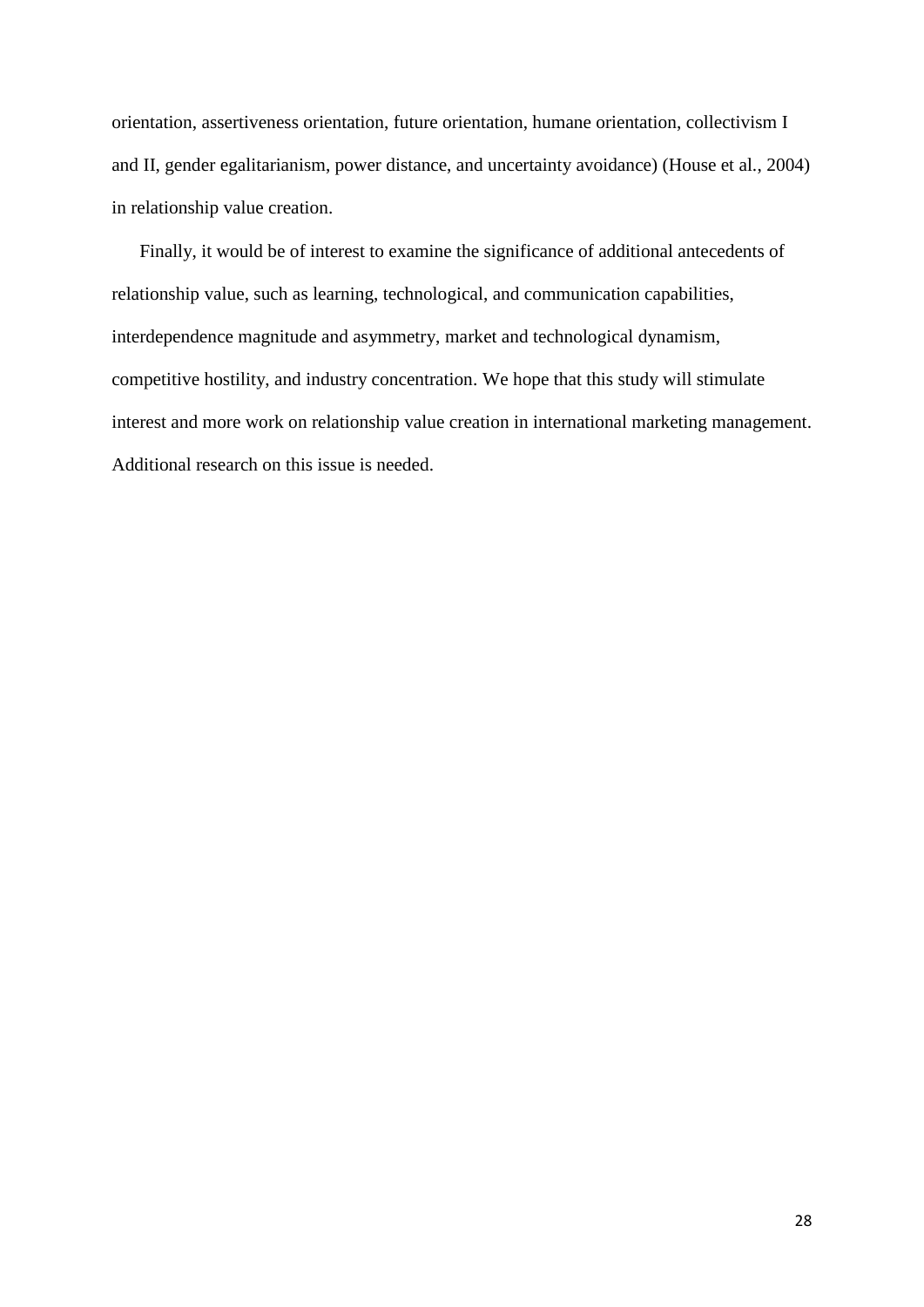#### **References**

- Achrol, R. S., & Etzel, M. J. (2003). The structure of reseller goals and performance in marketing channels. Journal of the Academy of Marketing Science, 31(2), 146-163.
- Anderson, E., & Jap, S. D. (2005). The dark side of close relationships. Sloan Management Review, 46(3), 75.
- Anderson, J. C., Narus, J. A., & Van Rossum, W. (2006). Customer value propositions in business markets. Harvard Business Review, 84(3), 91-99.
- Aykol, B., Leonidou, L. C., & Zeriti, A. (2012). Setting the theoretical foundations of importing research: Past evaluation and future perspectives. Journal of International Marketing, 20(2), 1-24.
- Aykol, B., Palihawadana, D., & Leonidou, L. C. (2013). Research on the import activities of firms 1960–2010. Management International Review, 53(2), 215-250.
- Barnes, B. R., Leonidou, L. C., Siu, N. Y., & Leonidou, C. N. (2015). Interpersonal factors as drivers of quality and performance in Western-Hong Kong interorganizational business relationships. Journal of International Marketing, 23(1), 23-49.
- Barringer, B. R., & Harrison, J. S. (2000). Walking a tightrope: Creating value through interorganizational relationships. Journal of Management, 26(3), 367-403.
- Beck, J. T., Chapman, K., & Palmatier, R. W. (2015). Understanding relationship marketing and loyalty program effectiveness in global markets. Journal of International Marketing, 23(3), 1-21.
- Blocker, C. P. (2011). Modeling customer value perceptions in cross-cultural business markets. Journal of Business Research, 64(5), 533-540.
- Blocker, C. P., Flint, D. J., Myers, M. B., & Slater, S. F. (2011). Proactive customer orientation and its role for creating customer value in global markets. Journal of the Academy of Marketing Science, 39(2), 216-233.
- Bradach, J. L., & Eccles, R. G. (1989). Price, authority, and trust: From ideal types to plural forms. Annual Review of Sociology, 15, 97-118.
- Cannon, J. P., & Perreault Jr, W. D. (1999). Buyer-seller relationships in business markets. Journal of Marketing Research, 36(4), 439-460.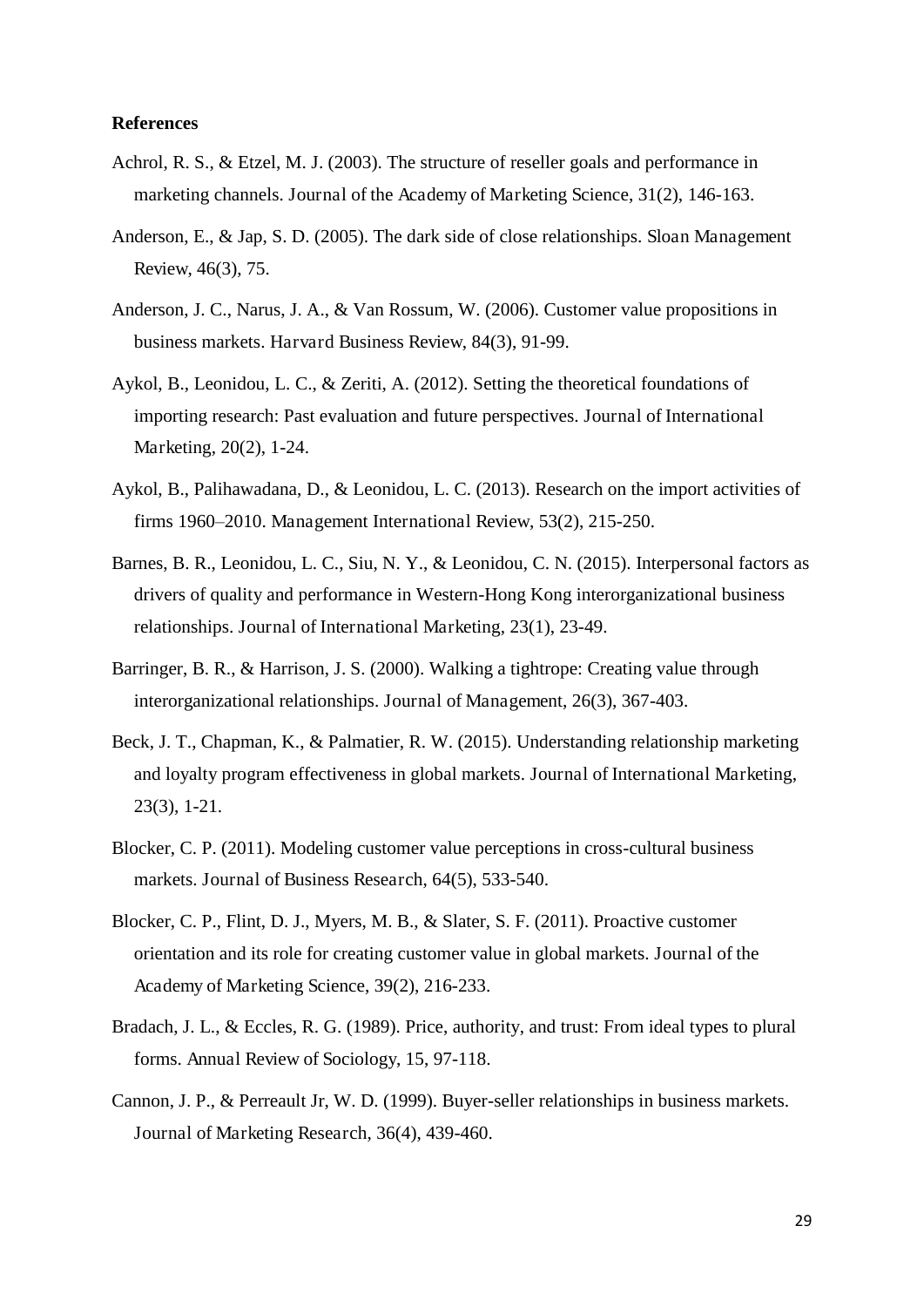- Cannon, J. P., Achrol, R. S., & Gundlach, G. T. (2000). Contracts, norms, and plural form governance. Journal of the Academy of Marketing Science, 28(2), 180-194.
- Cao, Y., & Gruca, T. S. (2005). Reducing adverse selection through customer relationship management. Journal of Marketing, 69(4), 219-229.
- Cao, Z., & Lumineau, F. (2015). Revisiting the interplay between contractual and relational governance: A qualitative and meta-analytic investigation. Journal of Operations Management, 33(1), 15-42.
- Cater, T., & Cater, B. (2010). Product and relationship quality influence on customer commitment and loyalty in B2B manufacturing relationships. Industrial Marketing Management, 39(8), 1321-1333.
- Chang, J., Bai, X., & Li, J. J. (2015). The influence of institutional forces on international joint ventures' foreign parents' opportunism and relationship extendedness. Journal of International Marketing, 23(2), 73-93.
- Daniel, F., Lohrke, F. T., Fornaciari, C. J., & Turner, R. A. (2004). Slack resources and firm performance: A meta-analysis. Journal of Business Research, 57(6), 565–574.
- Danneels, E. (2003). Tight–loose coupling with customers: The enactment of customer orientation. Strategic Management Journal, 24(6), 559-576.
- Day, G. S. (1994). The capabilities of market-driven organizations. Journal of Marketing, 58(4), 37-51.
- Dukes, A., Geylani, T., & Liu, Y. (2014). Dominant retailers' incentives for product quality in asymmetric distribution channels. Marketing Letters, 25(1), 93-107.
- Durand, A., Turkina, E., & Robson, M. (2016). Psychic distance and country image in exporter-importer relationships. Journal of International Marketing, 24(3), 31-57.
- Dwyer, F. R., & Welsh, M. A. (1985). Environmental relationships of the internal political economy of marketing channels. Journal of Marketing Research, 22(4), 397-414.
- Dyer, J. H., & Singh, H. (1998). The relational view: Cooperative strategy and sources of interorganizational competitive advantage. Academy of Management Review, 23(4), 660- 679.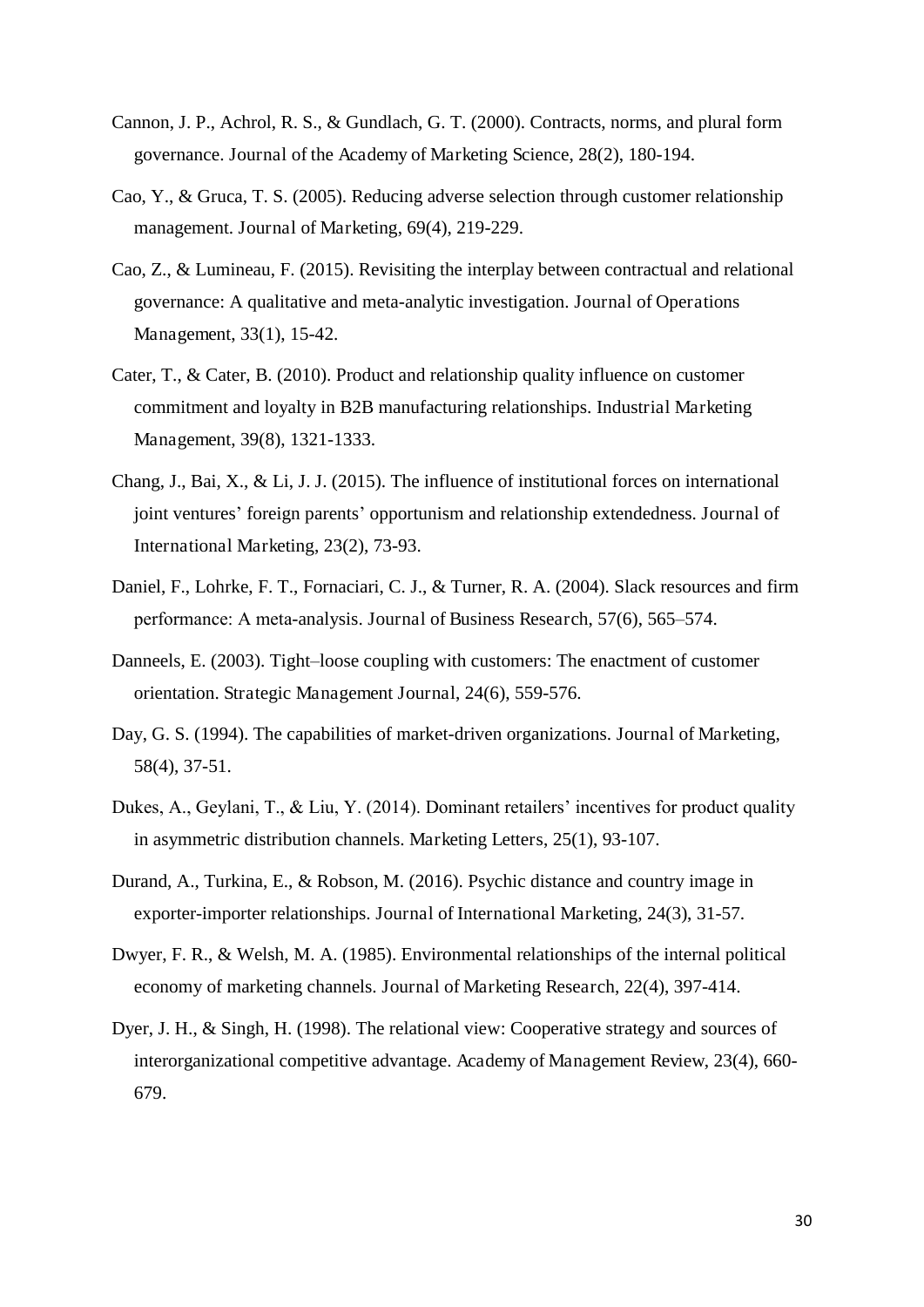- Eisend, M., Evanschitzky, H., & Calantone, R. J. (2016). The relative advantage of marketing over technological capabilities in influencing new product performance: The moderating role of country institutions. Journal of International Marketing, 24(1), 41-56.
- Fichman, M., & Levinthal, D. A. (1991). Honeymoons and the liability of adolescence: A new perspective on duration dependence in social and organizational relationships. Academy of Management Review, 16(2), 442-468.
- Financial Times, 2016. The UK economy at a glance. [online] Available at: < https://ig.ft.com/sites/numbers/economies/uk> [Accessed 27 Dec. 2016].
- Fombrun, C., & Shanley, M. (1990). What's in a name? Reputation building and corporate strategy. Academy of Management Journal, 33(2), 233-258.
- Fornell, C., & Larcker, D. F. (1981). Structural equation models with unobservable variables and measurement error: Algebra and statistics. Journal of Marketing Research, 18(3), 382- 388.
- George, G. (2005). Slack resources and the performance of privately held firms. Academy of Management Journal, 48(4), 661-676.
- Griffith, D. A., & Lee, H. S. (2016). Cross-national collaboration of marketing personnel within a multinational: leveraging customer participation for new product advantage. Journal of International Marketing, 24(4), 1-19.
- Griffith, D. A., & Zhao, Y. (2015). Contract specificity, contract violation, and relationship performance in international buyer-supplier relationships. Journal of International Marketing, 23(3), 22-40.
- Grönroos, C. (2011). A service perspective on business relationships: The value creation, interaction and marketing interface. Industrial Marketing Management, 40(2), 240-247.
- Gulati, R., & Oldroyd, J. B. (2005). The quest for customer focus. Harvard Business Review, 83(4), 92-101.
- Heide, J. B. (1994). Interorganizational governance in marketing channels. Journal of Marketing, 58(1), 71-85.
- Heide, J. B., & John, G. (1992). Do norms matter in marketing relationships? Journal of Marketing, 56(2), 32-44.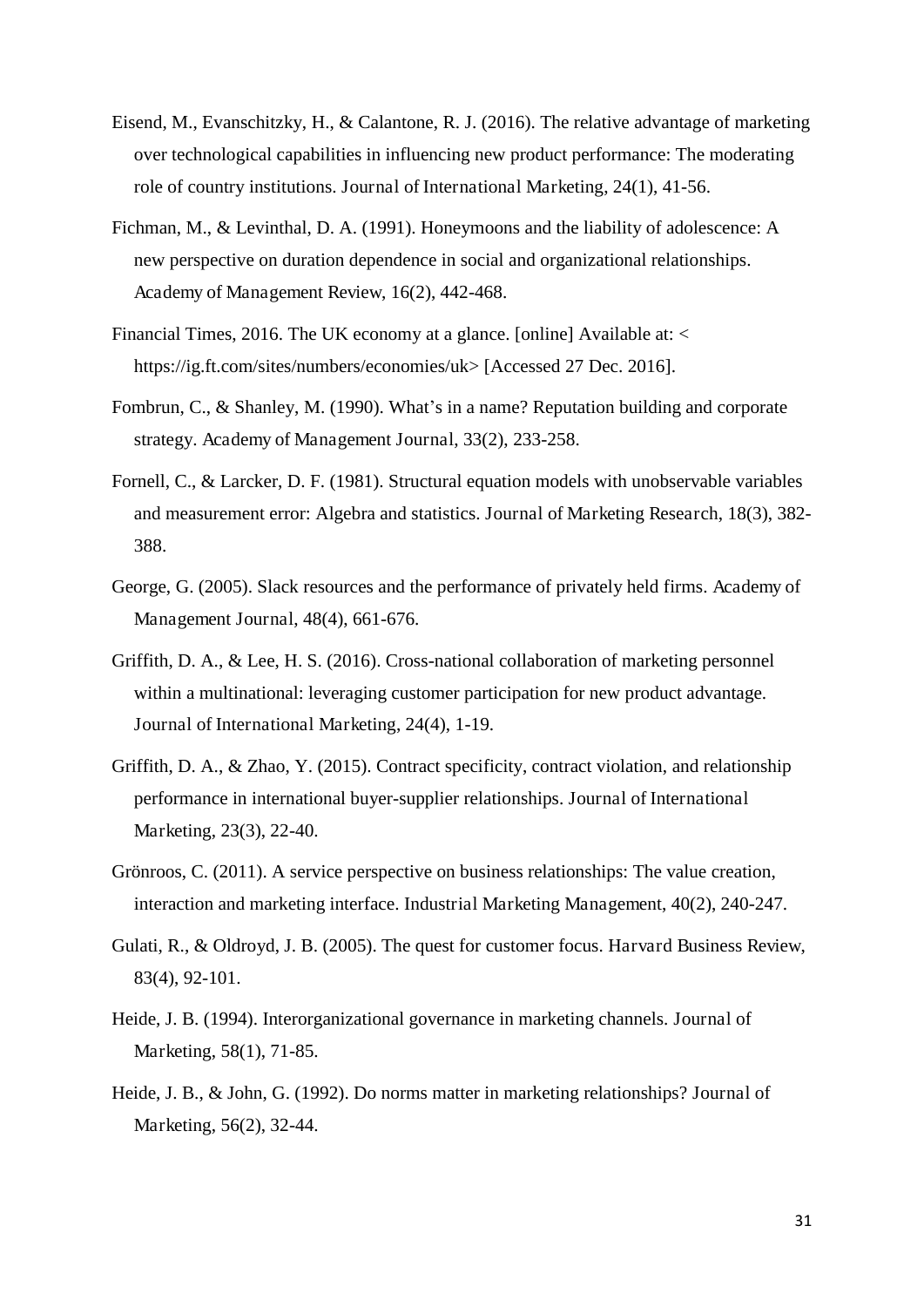- Hewett, K., & Krasnikov, A. V. (2016). Investing in buyer–seller relationships in transitional markets: A market-based assets perspective. Journal of International Marketing, 24(1), 57-81.
- Hofstede, G., Hofstede, G.J., & Minkov, M. (2010). Culture and organization: Software of the mind. (3<sup>rd</sup> ed.). New York: McGraw-Hill.
- Holbrook, M. B. (1999). Consumer value: A framework for analysis and research. London: Routledge.
- Homburg, C., Grozdanovic, M., & Klarmann, M. (2007). Responsiveness to customers and competitors: The role of affective and cognitive organizational systems. Journal of Marketing, 71(3), 18-38.
- Hoppner, J. J., Griffith, D. A., & White, R. C. (2015). Reciprocity in relationship marketing: A cross-cultural examination of the effects of equivalence and immediacy on relationship quality and satisfaction with performance. Journal of International Marketing, 23(4), 64- 83.
- House, R. J., Hanges, P. J., Javidan, M., Dorfman, P. W., & Gupta, V. (Eds.). (2004). Culture, leadership, and organizations: The GLOBE study of 62 societies. Thousand Oaks: Sage Publications.
- Hunt, S. D. (2000). A general theory of competition: Resources, competences, productivity, economic growth. Thousand Oaks: Sage Publications.
- Jambulingam, T., Kathuria, R., & Doucette, W. R. (2005). Entrepreneurial orientation as a basis for classification within a service industry: The case of retail pharmacy industry. Journal of Operations Management, 23(1), 23-42.
- Jin, J. L., Zhou, K. Z., & Wang, Y. (2016). Exploitation and exploration in international joint ventures: Moderating effects of partner control imbalance and product similarity. Journal of International Marketing, 24(4), 20-38.
- Johanson, J., & Vahlne, J. E. (2009). The Uppsala internationalization process model revisited: From liability of foreignness to liability of outsidership. Journal of International Business Studies, 40(9), 1411-1431.
- Ju, M., Zhao, H., & Wang, T. (2014). The boundary conditions of export relational governance: A "strategy tripod" perspective. Journal of International Marketing, 22(2), 89-106.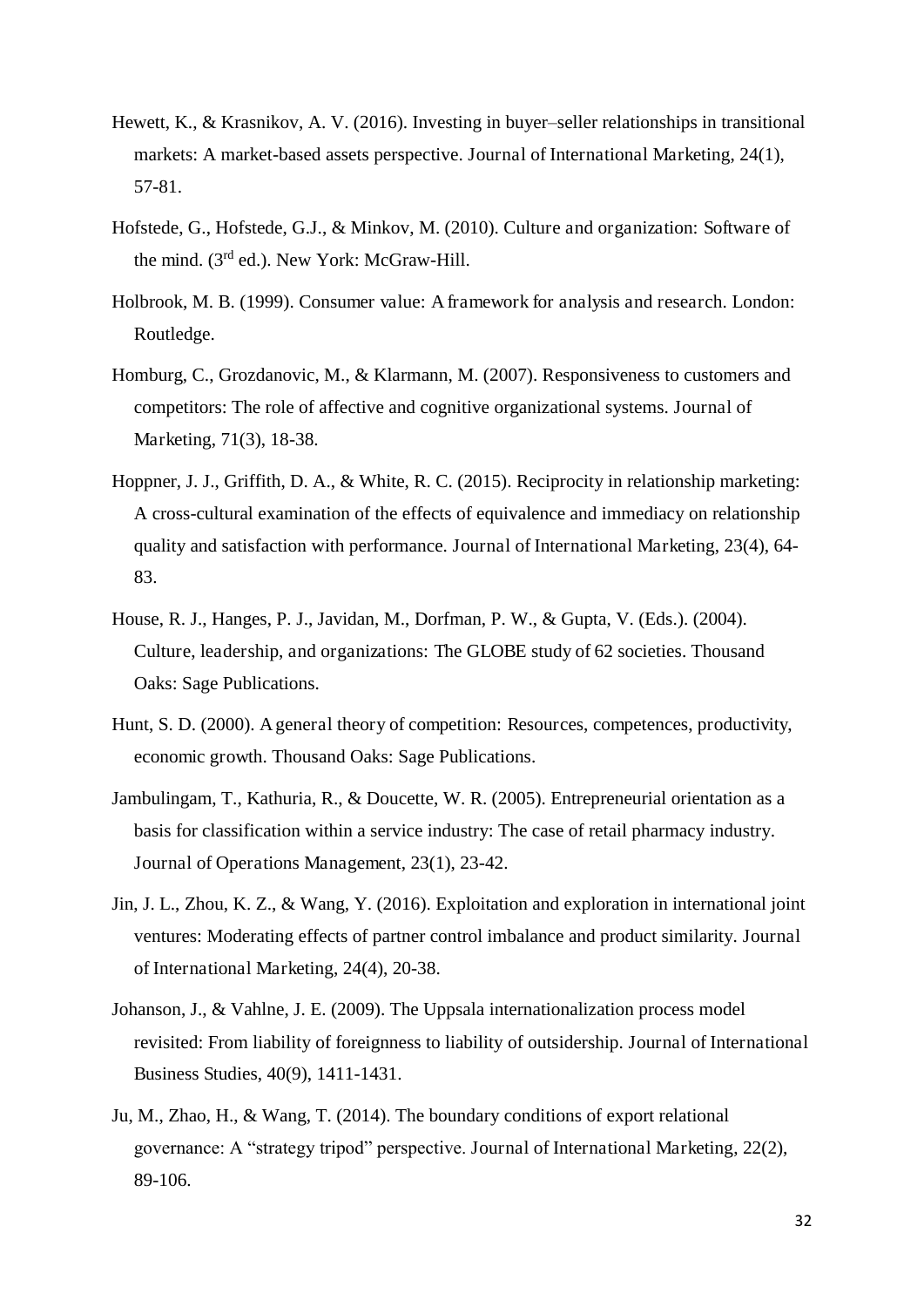- Katsikeas, C. S., Skarmeas, D., & Bello, D. C. (2009). Developing successful trust-based international exchange relationships. Journal of International Business Studies, 40(1), 132-155.
- Kirca, A. H., Bearden, W. O., & Roth, K. (2011). Implementation of market orientation in the subsidiaries of global companies: the role of institutional factors. Journal of the Academy of Marketing Science, 39(5), 683-699.
- Kotler, P., & Keller, K. L. (2012). Marketing management.  $(14<sup>th</sup>$ ed.). New Jersey: Prentice Hall.
- Krasnikov, A., & Jayachandran, S. (2008). The relative impact of marketing, research-anddevelopment, and operations capabilities on firm performance. Journal of Marketing, 72(4), 1-11.
- Lado, A. A., Dant, R. R., & Tekleab, A. G. (2008). Trust-opportunism paradox, relationalism, and performance in interfirm relationships: Evidence from the retail industry. Strategic Management Journal, 29(4), 401-423.
- Lages, C., Lages, C. R., & Lages, L. F. (2005). The RELQUAL scale: A measure of relationship quality in export market ventures. Journal of Business Research, 58(8), 1040- 1048.
- Lavie, D. (2006). The competitive advantage of interconnected firms: An extension of the resource-based view. Academy of Management Review, 31(3), 638-658.
- Lee, Y., & Cavusgil, S. T. (2006). Enhancing alliance performance: The effects of contractual-based versus relational-based governance. Journal of Business Research, 59(8), 896-905.
- Leonidou, L. C., Samiee, S., Aykol, B., & Talias, M. A. (2014). Antecedents and outcomes of exporter–importer relationship quality: Synthesis, meta-analysis, and directions for further research. Journal of International Marketing, 22(2), 21-46.
- Liang, N., & Parkhe, A. (1997). Importer behavior: The neglected counterpart of international exchange. Journal of International Business Studies, 28(3), 495-530.
- Lindell, M. K., & Whitney, D. J. (2001). Accounting for common method variance in crosssectional research designs. Journal of Applied Psychology, 86(1), 114.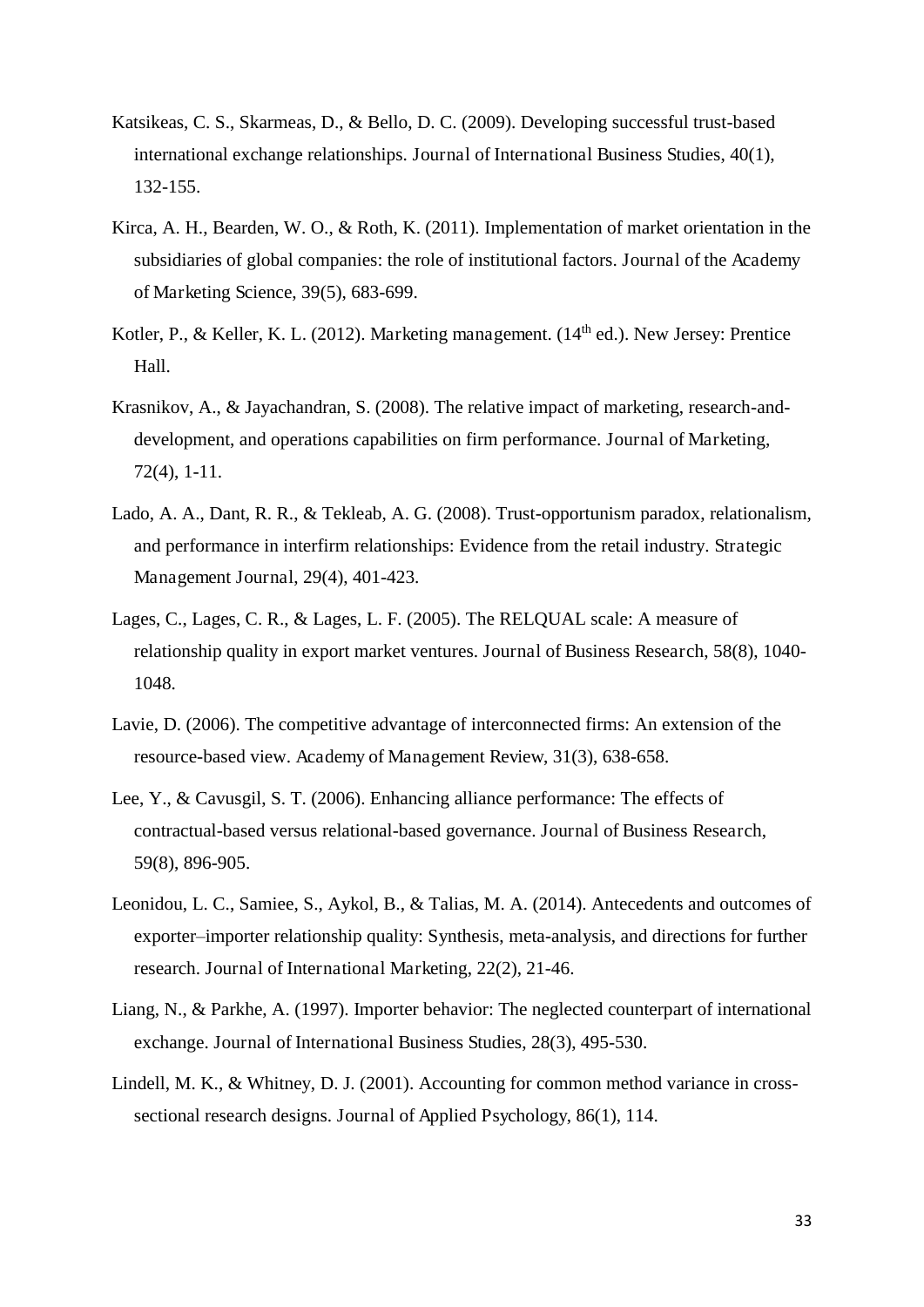- Lindgreen, A., & Wynstra, F. (2005). Value in business markets: What do we know? Where are we going? Industrial Marketing Management, 34(7), 732-748.
- Lindgreen, A., Hingley, M. K., Grant, D. B., & Morgan, R. E. (2012). Value in business and industrial marketing: Past, present, and future. Industrial Marketing Management, 41(1), 207-214.
- Lisboa, A., Skarmeas, D., & Lages, C. (2013). Export market exploitation and exploration and performance: Linear, moderated, complementary and non-linear effects. International Marketing Review, 30(3), 211-230.
- Liu, Y., Luo, Y., & Liu, T. (2009). Governing buyer–supplier relationships through transactional and relational mechanisms: Evidence from China. Journal of Operations Management, 27(4), 294-309.
- Luo, Y. (2002). Contract, cooperation, and performance in international joint ventures. Strategic Management Journal, 23(10), 903-919.
- Madhok, A., & Tallman, S. B. (1998). Resources, transactions and rents: Managing value through interfirm collaborative relationships. Organization Science, 9(3), 326-339.
- Malhotra, N. K., Kim, S. S., & Patil, A. (2006). Common method variance in IS research: A comparison of alternative approaches and a reanalysis of past research. Management Science, 52(12), 1865-1883.
- Morgan, N. A. (2012). Marketing and business performance. Journal of the Academy of Marketing Science, 40(1), 102-119.
- Morgan, N. A., Anderson, E. W., & Mittal, V. (2005). Understanding firms' customer satisfaction information usage. Journal of Marketing, 69(3), 131-151.
- Morgan, N. A., Slotegraaf, R. J., & Vorhies, D. W. (2009). Linking marketing capabilities with profit growth. International Journal of Research in Marketing, 26(4), 284-293.
- Nevins, J. L., & Money, R. B. (2008). Performance implications of distributor effectiveness, trust, and culture in import channels of distribution. Industrial Marketing Management, 37(1), 46-58.
- O'Cass, A., & Ngo, L. V. (2011). Examining the firm's value creation process: a managerial perspective of the firm's value offering strategy and performance. British Journal of Management, 22(4), 646-671.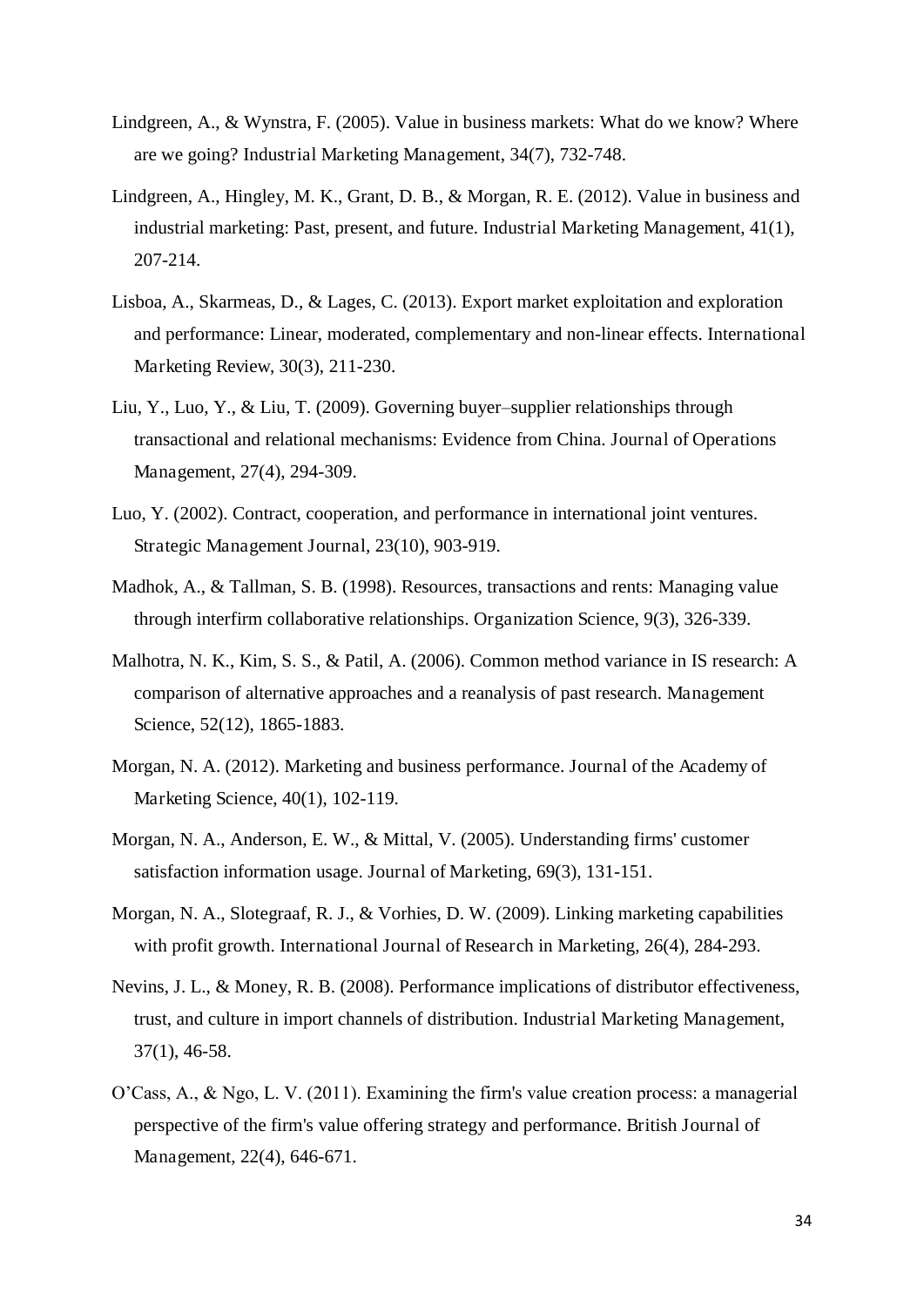- Obadia, C., Bello, D. C., & Gilliland, D. I. (2015). Effect of exporter's incentives on foreign distributor's role performance. Journal of International Business Studies, 46(8), 960-983.
- Palmatier, R. W. (2008). Interfirm relational drivers of customer value. Journal of Marketing, 72(4), 76-89.
- Palmatier, R. W., Dant, R. P., Grewal, D., & Evans, K. R. (2006). Factors influencing the effectiveness of relationship marketing: A meta-analysis. Journal of Marketing, 70(4), 136-153.
- Palmatier, R. W., Jarvis, C. B., Bechkoff, J. R., & Kardes, F. R. (2009). The role of customer gratitude in relationship marketing. Journal of Marketing, 73(5), 1-18.
- Payne, A., & Frow, P. (2005). A strategic framework for customer relationship management. Journal of Marketing, 69(4), 167-176.
- Podsakoff, P. M., MacKenzie, S. B., Lee, J. Y., & Podsakoff, N. P. (2003). Common method biases in behavioral research: A critical review of the literature and recommended remedies. Journal of Applied Psychology, 88(5), 879-903.
- Poppo, L., & Zenger, T. (2002). Do formal contracts and relational governance function as substitutes or complements? Strategic Management Journal, 23(8), 707-725.
- Porter, M. E. (1980). Competitive strategy: Techniques for analyzing industries and competition. New York: Free Press.
- Prime, N., Obadia, C., & Vida, I. (2009). Psychic distance in exporter–importer relationships: A grounded theory approach. International Business Review, 18(2), 184-198.
- Ramaswami, S. N., Srivastava, R. K., & Bhargava, M. (2009). Market-based capabilities and financial performance of firms: Insights into marketing's contribution to firm value. Journal of the Academy of Marketing Science, 37(2), 97-116.
- Reinartz, W., Thomas, J. S., & Kumar, V. (2005). Balancing acquisition and retention resources to maximize customer profitability. Journal of Marketing, 69(1), 63-79.
- Ryals, L. (2005). Making customer relationship management work: The measurement and profitable management of customer relationships. Journal of Marketing, 69(4), 252-261.
- Samiee, S., Chabowski, B. R., & Hult, G. T. M. (2015). International relationship marketing: Intellectual foundations and avenues for further research. Journal of International Marketing, 23(4), 1-21.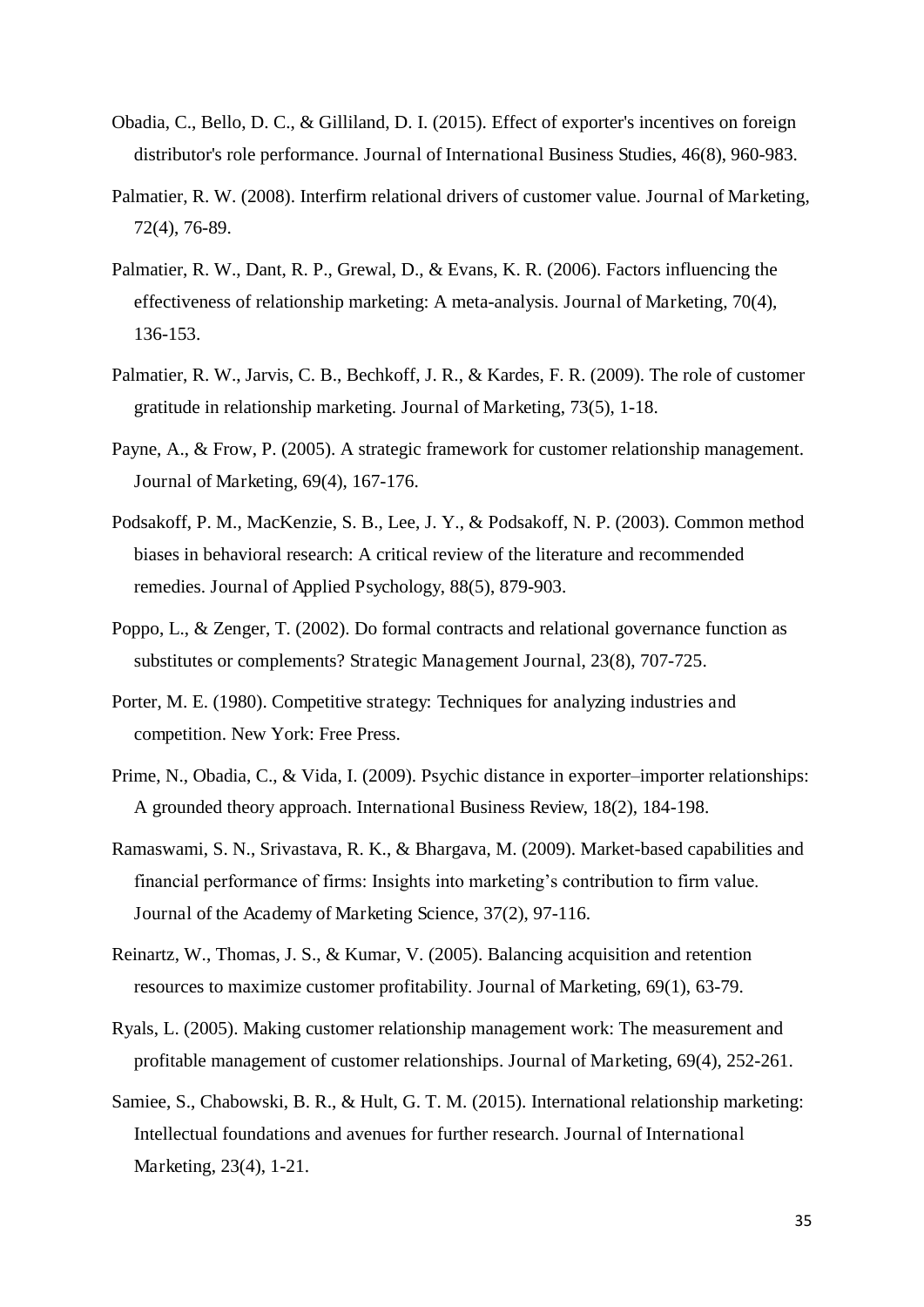- Scheer, L. K., Miao, C. F., & Garrett, J. (2010). The effects of supplier capabilities on industrial customers' loyalty: The role of dependence. Journal of the Academy of Marketing Science, 38(1), 90-104.
- Shi, L. H., & Gao, T. (2016). Performance effects of global account coordination mechanisms: An integrative study of boundary conditions. Journal of International Marketing, 24(2), 1-21.
- Shou, Z., Yang, L., Zhang, Q., & Su, C. (2013). Market munificence and inter-firm information sharing: The moderating effect of specific assets. Journal of Business Research, 66(10), 2130-2138.
- Sirdeshmukh, D., Singh, J., & Sabol, B. (2002). Consumer trust, value, and loyalty in relational exchanges. Journal of Marketing, 66(1), 15-37.
- Skarmeas, D., Katsikeas, C. S., Spyropoulou, S., & Salehi-Sangari, E. (2008). Market and supplier characteristics driving distributor relationship quality in international marketing channels of industrial products. Industrial Marketing Management, 37(1), 23-36.
- Skarmeas, D., Zeriti, A., & Baltas, G. (2016). Relationship value: Drivers and outcomes in international marketing channels. Journal of International Marketing, 24(1), 22-40.
- Slater, S. F. (1997). Developing a customer value-based theory of the firm. Journal of the Academy of Marketing Science, 25(2), 162-167.
- Slater, S. F., & Narver, J. C. (2000). Intelligence generation and superior customer value. Journal of the Academy of Marketing Science, 28(1), 120-127
- Slotegraaf, R. J., & Inman, J. J. (2004). Longitudinal shifts in the drivers of satisfaction with product quality: The role of attribute resolvability. Journal of Marketing Research, 41(3), 269-280.
- Sousa, C. M., & Tan, Q. (2015). Exit from a foreign market: Do poor performance, strategic fit, cultural distance, and international experience matter? Journal of International Marketing, 23(4), 84-104.
- Sousa, C. M., Ruzo, E., & Losada, F. (2010). The key role of managers' values in exporting: influence on customer responsiveness and export performance. Journal of International Marketing, 18(2), 1-19.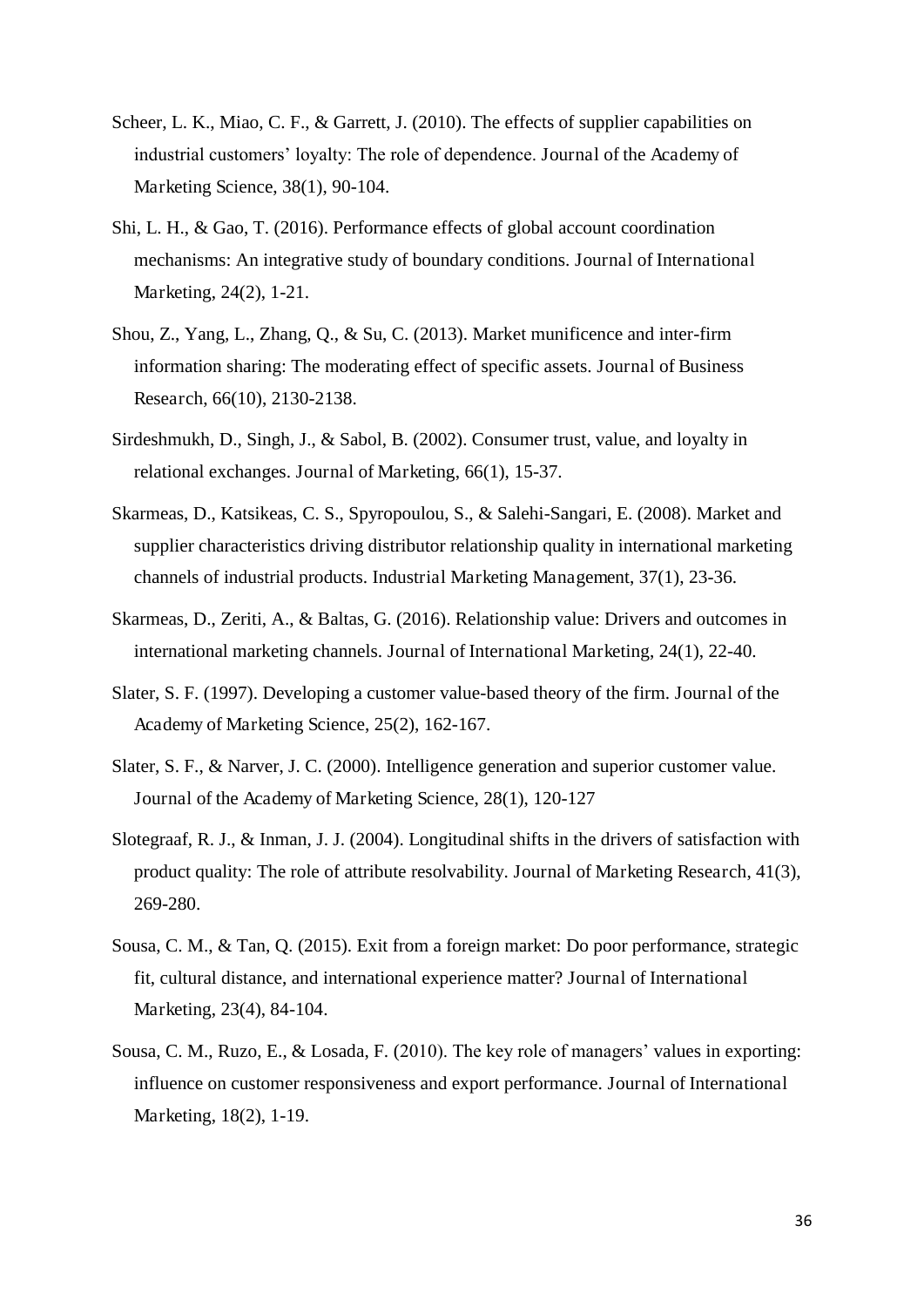- Teece, D. J., Pisano, G., & Shuen, A. (1997). Dynamic capabilities and strategic management. Strategic Management Journal, 18(7), 509-533.
- Trent, R. J., & Monczka, R. M. (2002). Pursuing competitive advantage through integrated global sourcing. Academy of Management Executive, 16(2), 66-80.
- Ulaga, W. (2011). Investigating customer value in global business markets: Commentary essay. Journal of Business Research, 64(8), 928-930.
- Ulaga, W., & Eggert, A. (2003). Relationship value in business markets: Development of a measurement scale. ISBM Report, 2, 1-41.
- Ulaga, W., & Eggert, A. (2005). Relationship value in business markets: The construct and its dimensions. Journal of Business-to-Business Marketing, 12(1), 73-99.
- Ulaga, W., & Eggert, A. (2006). Value-based differentiation in business relationships: Gaining and sustaining key supplier status. Journal of Marketing, 70(1), 119-136.
- Yang, Z., Su, C., & Fam, K. S. (2012). Dealing with institutional distances in international marketing channels: Governance strategies that engender legitimacy and efficiency. Journal of Marketing, 76(3), 41-55.
- Zeithaml, V. A. (1988). Consumer perceptions of price, quality, and value: A means-end model and synthesis of evidence. Journal of Marketing, 52(3), 2-22.
- Zhou, K. Z., Poppo, L., & Yang, Z. (2008). Relational ties or customized contracts? An examination of alternative governance choices in China. Journal of International Business Studies, 39(3), 526-534.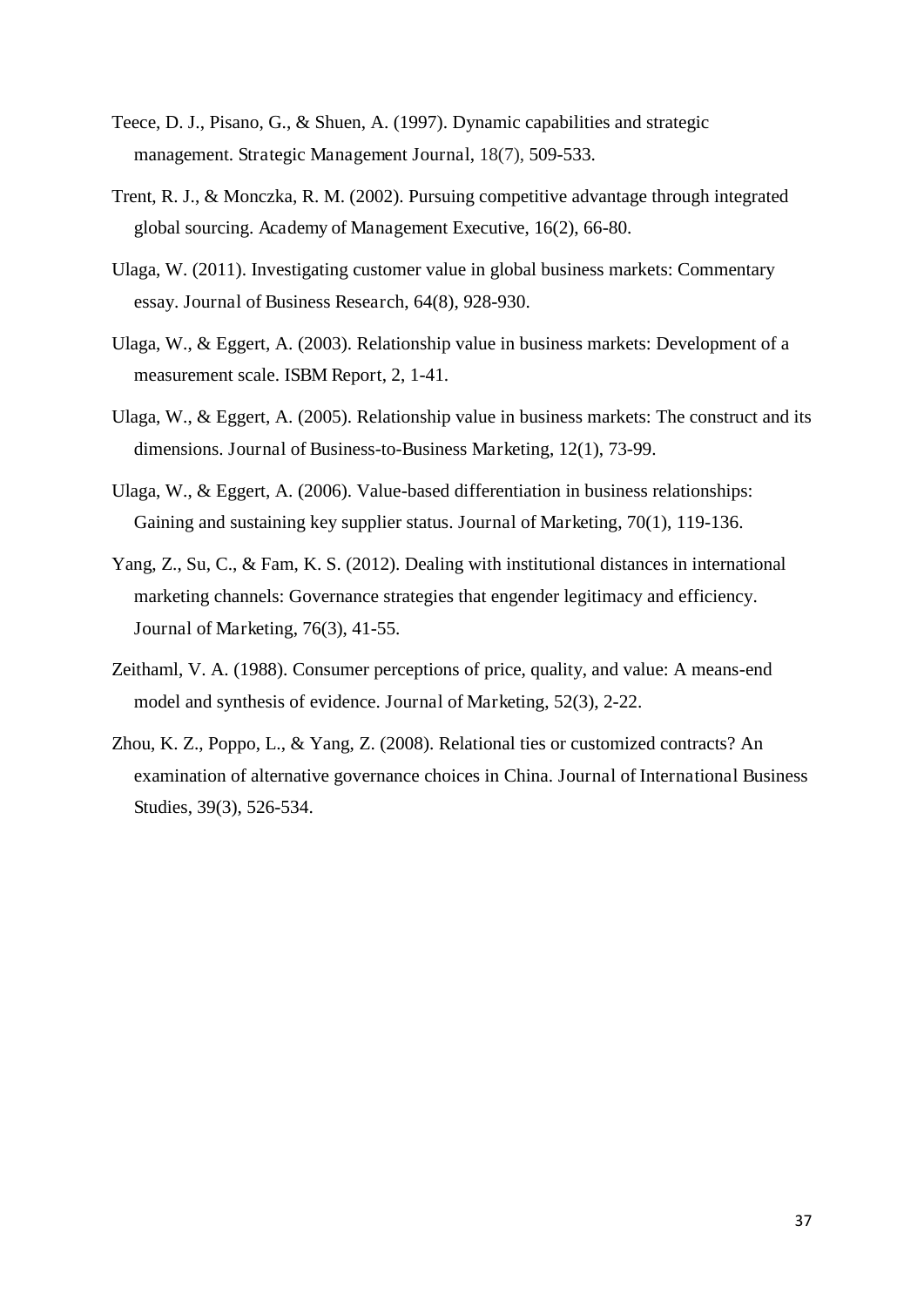### **Fig. 1.** Research model.

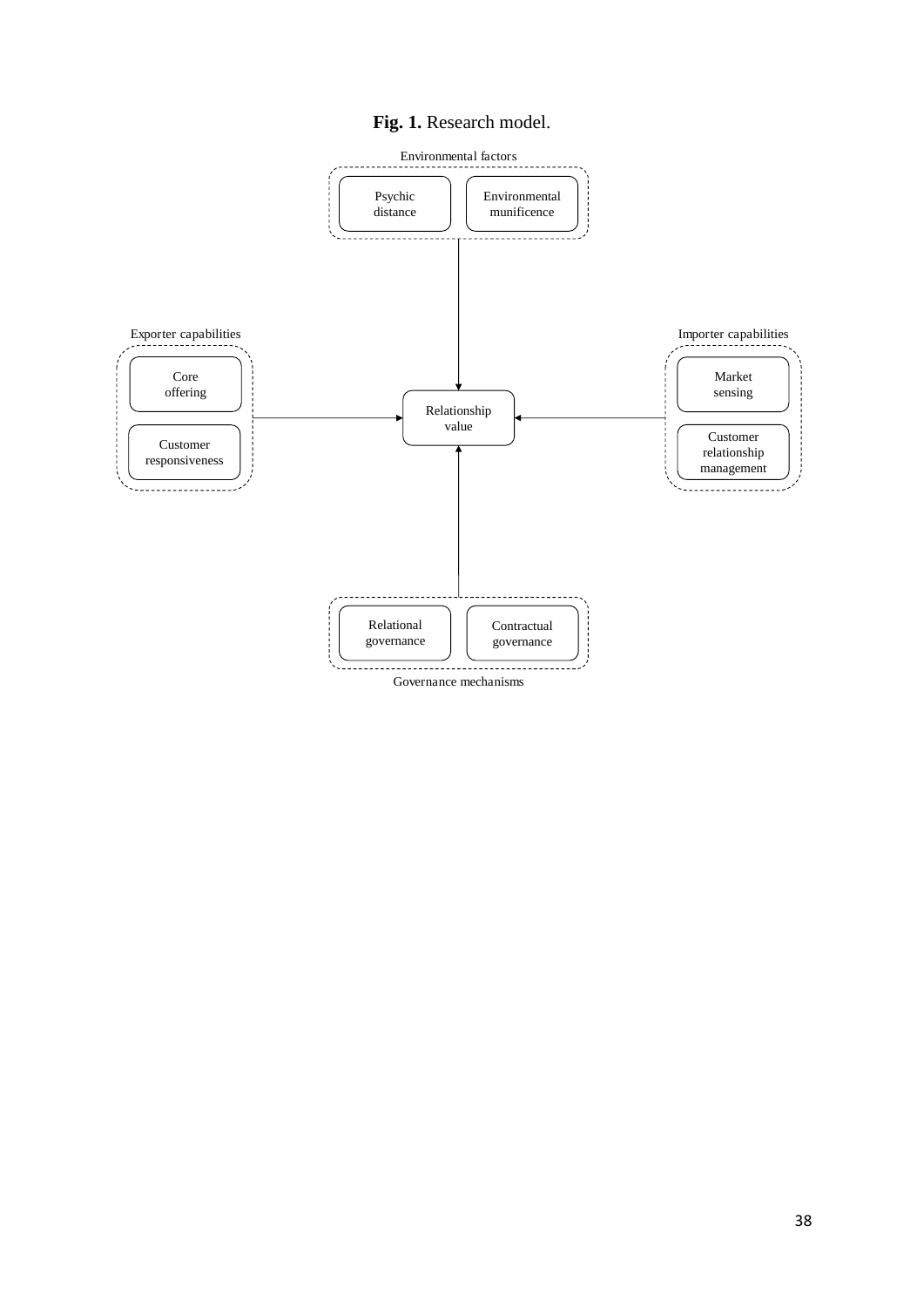# **Table 1**

Measurement model results and descriptive statistics.

| Variables                        | Mean | Standard<br>deviation | Average<br>variance<br>extracted |     | Loadings<br>range |
|----------------------------------|------|-----------------------|----------------------------------|-----|-------------------|
| Relationship value               | 4.36 | 1.36                  | 63%                              | .84 | $.79 - .88$       |
| Core offering                    | 3.87 | 1.26                  | 62%                              | .81 | $.76 - .84$       |
| Customer responsiveness          | 3.36 | 1.37                  | 61%                              | .80 | $.72 - .85$       |
| Market sensing                   | 4.80 | 1.19                  | 55%                              | .75 | $.71 - .86$       |
| Customer relationship management | 4.90 | 1.05                  | 59%                              | .76 | $.69 - .87$       |
| Relational governance            | 4.09 | 1.34                  | 60%                              | .75 | .76-.87           |
| Contractual governance           | 4.45 | 1.12                  | 54%                              | .72 | $.73 - .81$       |
| Psychic distance                 | 3.57 | 1.20                  | 53%                              | .72 | $.67 - .84$       |
| Environmental munificence        | 3.73 | 1.10                  | 55%                              | .75 | .74-.86           |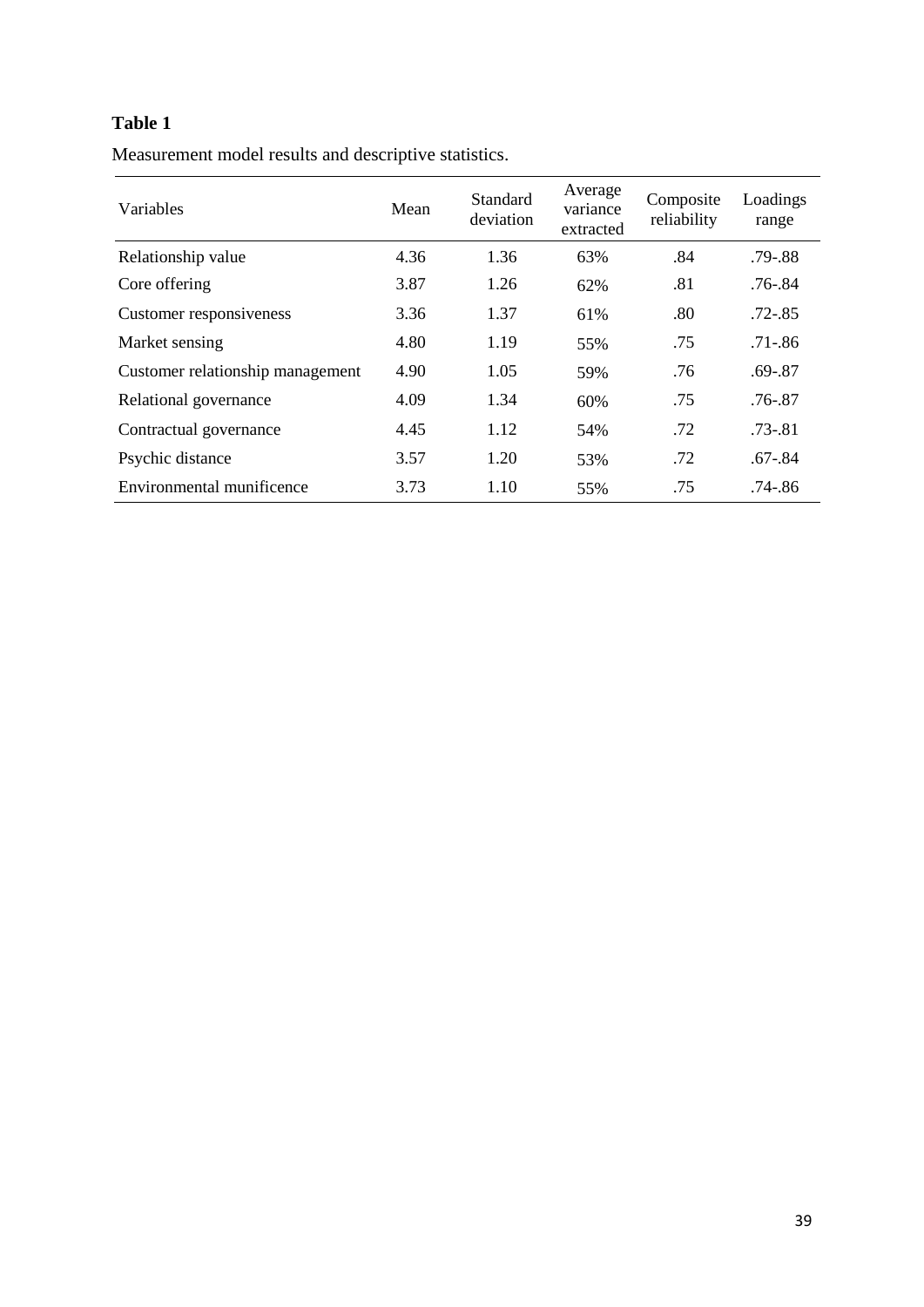## **Table 2**

Correlation matrix.

| Measures                           |        | 2      | 3      | 4      | 5      | 6      | 7      | 8          | 9      |
|------------------------------------|--------|--------|--------|--------|--------|--------|--------|------------|--------|
| 1 Relationship value               | .79    | .53    | .52    | .55    | .55    | .43    | .27    | $-.26$     | .21    |
| 2 Core offering                    | .48    | .79    | .36    | .27    | .28    | .30    | .09    | $-.15$     | .04    |
| 3 Customer responsiveness          | .47    | .31    | .78    | .24    | .28    | .34    | .13    | $-.09$     | .06    |
| 4 Market sensing                   | .47    | .23    | .20    | .74    | .39    | .18    | .28    | $-.17$     | .17    |
| 5 Customer relationship management | .48    | .24    | .25    | .28    | .77    | .25    |        | $.35 - 19$ | .11    |
| 6 Relational governance            | .39    | .28    | .29    | .16    | .22    | .77    | .23    | $-.17$     | .05    |
| 7 Contractual governance           | .23    | .07    | .10    | .20    | .28    | .20    | .73    | $.02\,$    | $-.06$ |
| 8 Psychic distance                 | $-.19$ | $-.15$ | $-.09$ | $-.14$ | $-.15$ | $-.14$ | .01    | .73        | $-.04$ |
| Environmental munificence<br>9     | .20    | .04    | .11    | .16    | .10    | .09    | $-.07$ | $-.03$     | .74    |

Notes: Pearson's and phi correlations are shown below and above the diagonal, respectively. Square root of AVE is shown on the diagonal (in bold).Correlations  $> \pm .14$  are significant at the .05 level.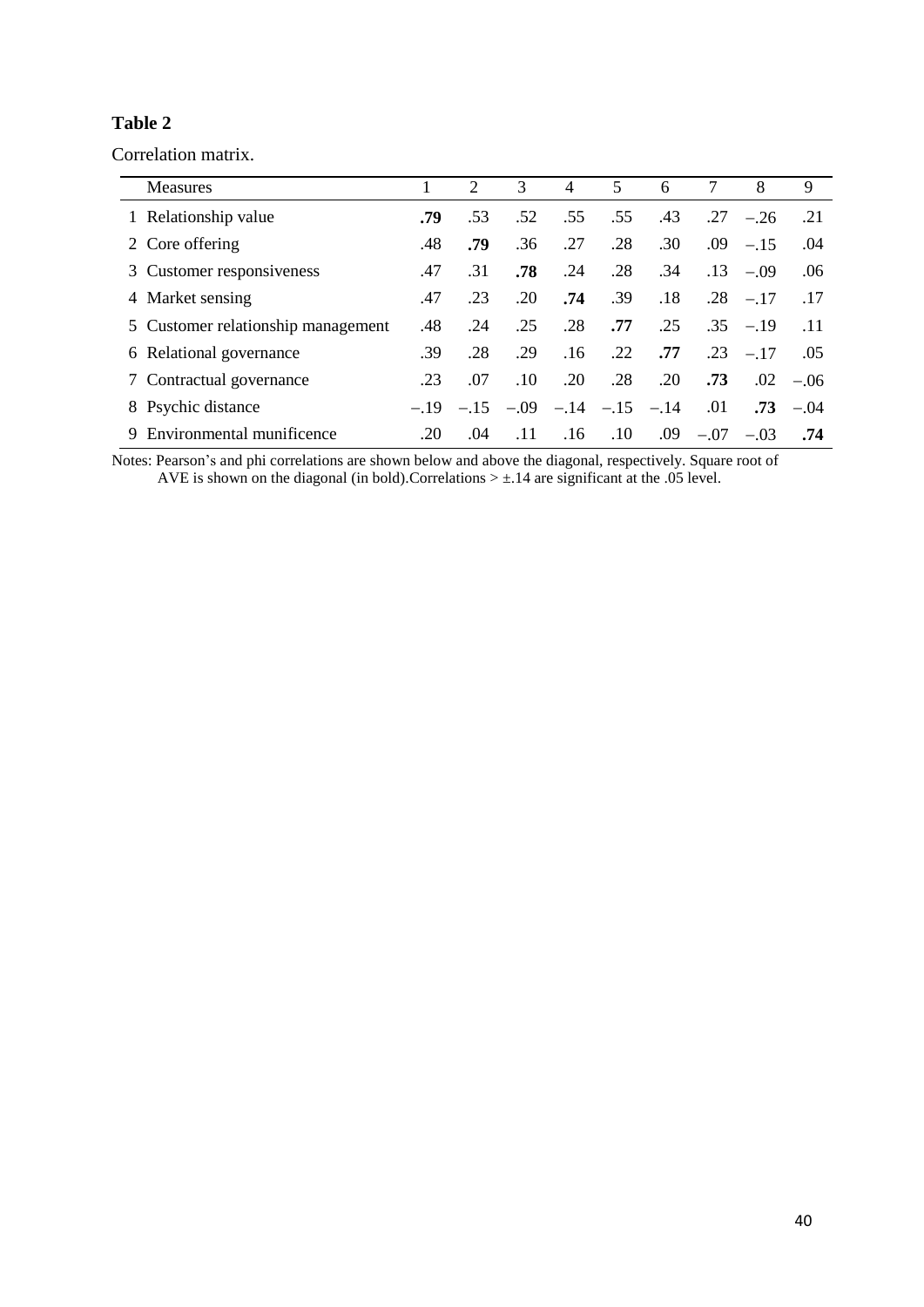# **Table 3**

Structural model results.

| Path                                                              | Standardized loading | t-value <sup>a</sup> |
|-------------------------------------------------------------------|----------------------|----------------------|
| Core offering $\rightarrow$ Relationship value                    | .25                  | $4.02**$             |
| Customer responsiveness $\rightarrow$ Relationship value          | .24                  | $3.86**$             |
| Market sensing $\rightarrow$ Relationship value                   | .26                  | $3.98**$             |
| Customer relationship management $\rightarrow$ Relationship value | .23                  | $3.55**$             |
| Relational governance $\rightarrow$ Relationship value            | .12                  | 1.96*                |
| Contractual governance $\rightarrow$ Relationship value           | .04                  | .60                  |
| Psychic distance $\rightarrow$ Relationship value                 | $-.10$               | $-1.79*$             |
| Environmental munificence $\rightarrow$ Relationship value        | .12                  | $2.23*$              |
| Control                                                           |                      |                      |
| Relationship length $\rightarrow$ Relationship value              | .01                  | .09                  |
| Firm size $\rightarrow$ Relationship value                        | $-.06$               | $-1.13$              |
| Intensity of supply $\rightarrow$ Relationship value              | $-.10$               | $-2.09*$             |
| Intensity of distribution $\rightarrow$ Relationship value        | .05                  | .95                  |

a One-tailed tests.

\*\*  $p < .01$ .

\*  $p < .05$ .